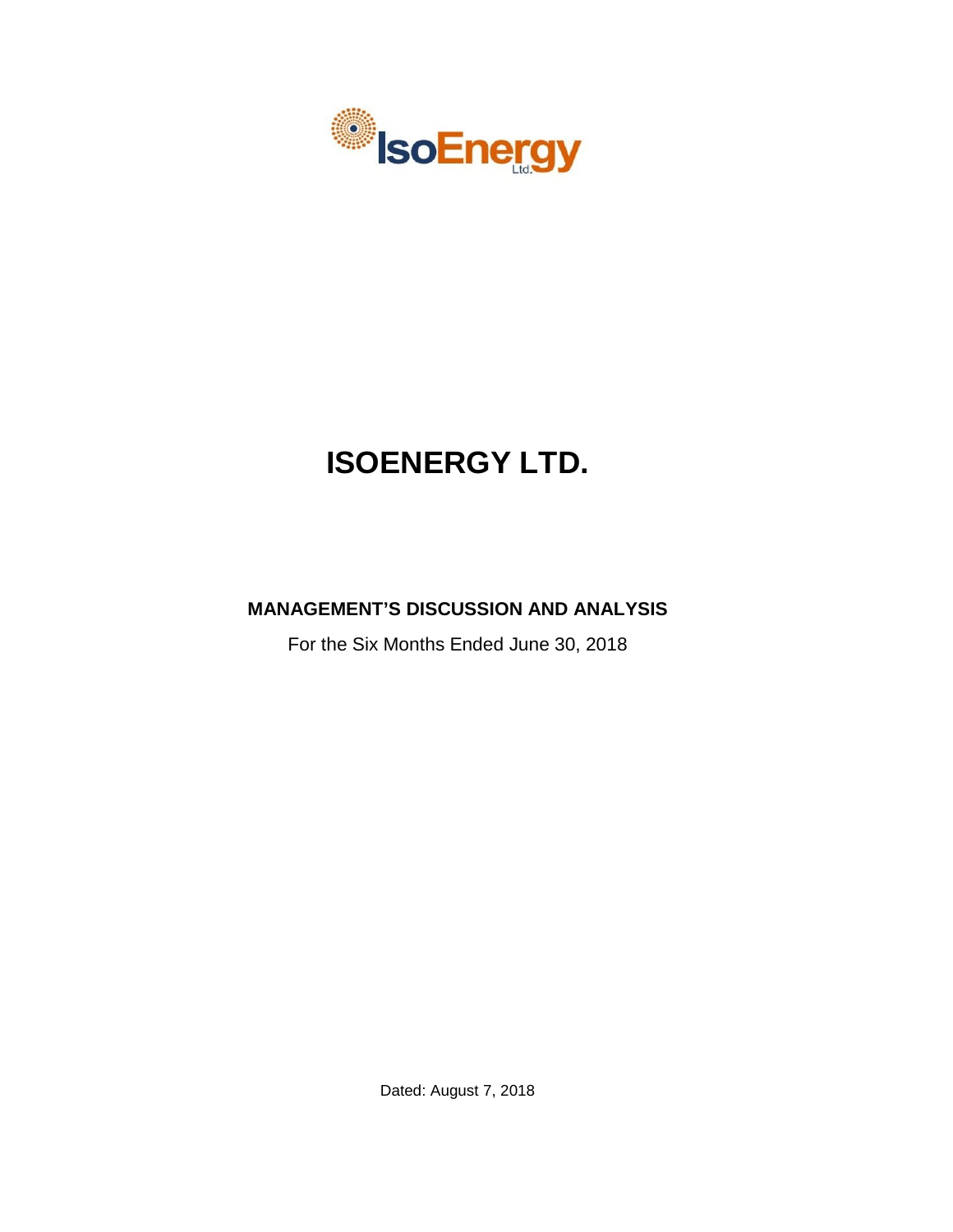# **GENERAL**

This management's discussion and analysis ("**MD&A**") is management's interpretation of the results and financial condition of IsoEnergy Ltd. ("**Iso**" or the "**Company**") for the six months ended June 30, 2018 and includes events up to the date of this MD&A. This discussion should be read in conjunction with the unaudited condensed consolidated interim financial statements for the three months ended June 30, 2018 and 2017 and the notes thereto (together, the "**Interim Financial Statements**") and other corporate filings, including the audited financial statements for the period ended December 31, 2017 (the "**Annual Financial Statements**"), all of which are available under the Company's profile on SEDAR at www.sedar.com. All dollar figures stated herein are expressed in Canadian dollars, unless otherwise specified. This MD&A contains forward-looking information. Please see "Note Regarding Forward-Looking Information" for a discussion of the risks, uncertainties and assumptions used to develop the Company's forward-looking information.

# **Technical Disclosure**

All scientific and technical information in this MD&A has been reviewed and approved by Mr. Steve Blower, P.Geo., Vice President – Exploration for IsoEnergy. Mr. Blower is a qualified person for the purposes of National Instrument 43-101 *Standards of Disclosure for Mineral Projects ("***NI 43-101***")*. Mr. Blower has verified the sampling, analytical, and test data underlying the information or opinions contained herein by reviewing original data certificates or reviewing the data collection protocols.

For additional information regarding the Company's Radio project and Thorburn Lake project, including its quality assurance and quality control procedures, please see the technical report entitled "Technical Report for the Radio Project, Northern Saskatchewan" dated effective August 19, 2016 and the technical report entitled "Technical Report for the Thorburn Lake Project, Northern Saskatchewan" dated effective September 26, 2016, respectively, in each case, on the Company's profile at [www.sedar.com.](http://www.sedar.com/)

The historical mineral resource estimate at the Mountain Lake project referred to below, was reported in the technical report entitled "Mountain Lake Property, Nunavut" and dated February 15, 2005. This resource is a historical estimate and a qualified person has not done sufficient work to classify the historical estimate as a current mineral resource estimate. As a result, the historical estimate is not being treated as a current mineral resource. However, the Company believes that the historical estimate is relevant and reliable, as it was prepared by a "qualified person" (as defined in NI 43-101) with significant experience with the project, using methods that were standard in the industry.

The historical estimate was prepared with the polygonal method using only intervals greater than 0.1%  $U_3O_8$  with a vertical thickness of at least 1.0 metre. Polygon sides were determined by drawing lines perpendicular to, and one half the distance to each adjacent drill hole. Estimated uranium was then obtained by multiplying the polygon areas by their thickness, a specific gravity of 2.5, and the grade of the drill hole interval. The mineral resource was classified as inferred.

In order to upgrade or verify the historical estimate as a current mineral resource estimate, the Company anticipates that it will need to incorporate the drilling data collected by Triex Minerals Corp. and Pitchstone Exploration Ltd. between 2006 and 2008. There are no more recent estimates available to the Company.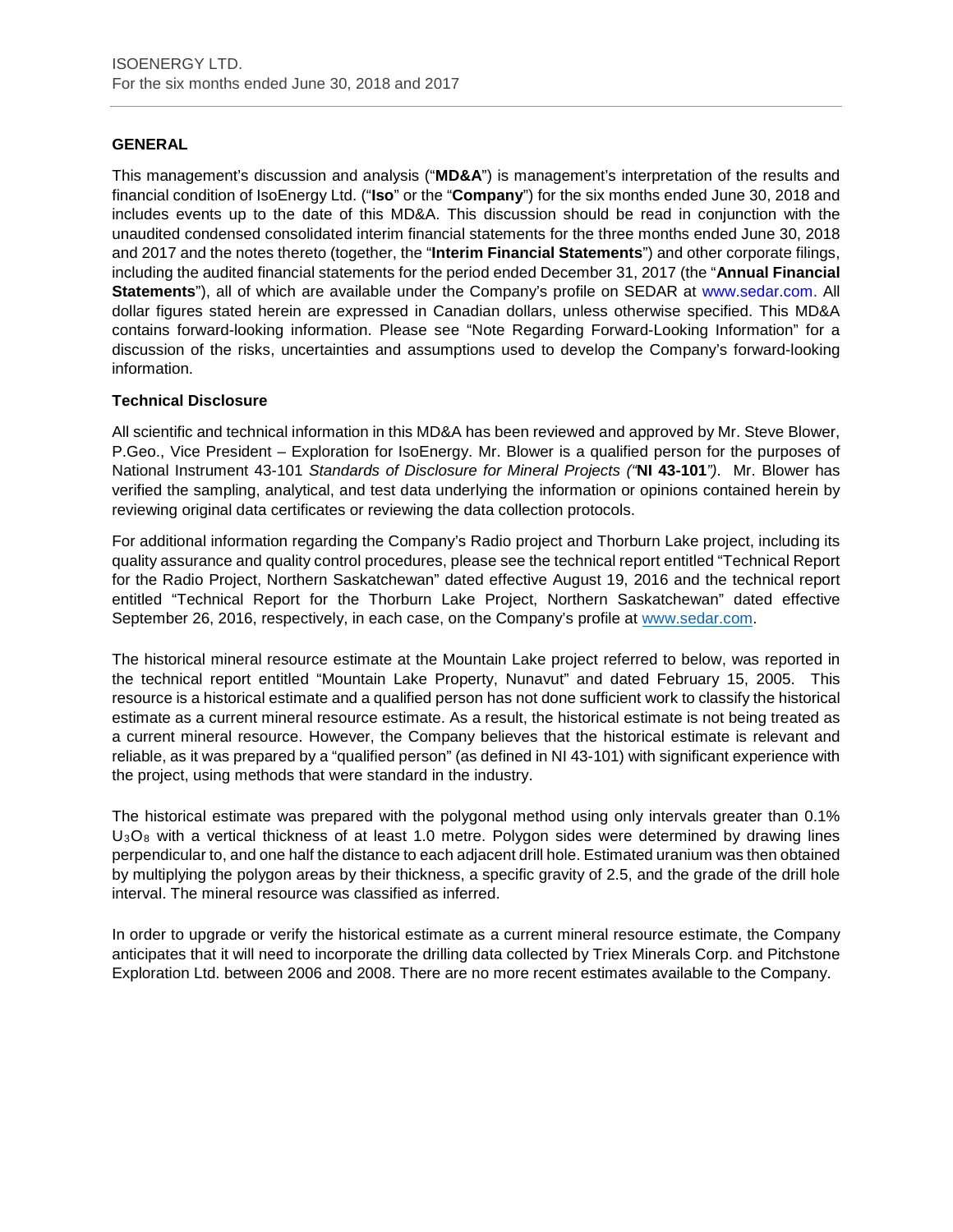# **BACKGROUND**

#### **Overview**

IsoEnergy was incorporated on February 2, 2016 under the *Business Corporations Act* (British Columbia) as a wholly-owned subsidiary of NexGen Energy Ltd. ("**NexGen**") to acquire certain exploration assets of NexGen. NexGen is a Canadian based uranium exploration company focused on the advancement of its Rook 1 Project in the Athabasca Basin, Saskatchewan. On October 19, 2016, IsoEnergy was listed on the TSXV as a Tier 2 Mining Issuer. NexGen's common shares are listed and posted for trading on the Toronto Stock Exchange and NYSE American LLC. As of the date hereof, NexGen holds 58.9% of the outstanding IsoEnergy common shares. Subsequently, several other properties have been acquired via acquisition or staking.

The principal business activity of IsoEnergy is the acquisition and exploration of uranium mineral properties, principally in the Athabasca Basin of Saskatchewan. IsoEnergy's uranium mineral properties are summarized in Table 1 below. Table 1 – Summary of Uranium Mineral Properties

| Area         | Project              | <b>Hectares</b> | Date<br><b>Acquired</b> | <b>Acquisition Type</b> | <b>Encumbrances</b>           |
|--------------|----------------------|-----------------|-------------------------|-------------------------|-------------------------------|
| Saskatchewan | Radio                | 805             | 2016                    | Spun-out from NexGen    | 2% NSR*                       |
|              | <b>Thorburn Lake</b> | 2,696           | 2016                    | Spun-out from NexGen    | 1% NSR and 10% Cl**           |
|              | 2Z                   | 354             | 2016                    | Spun-out from NexGen    | 2% NSR*                       |
|              | Carlson Creek        | 759             | 2016                    | Spun-out from NexGen    | 1% NSR and 10% Cl**           |
|              | Madison              | 1,347           | 2016                    | Spun-out from NexGen    | 2% NSR*                       |
|              | North Thorburn       | 1.708           | 2016                    | Purchased               | None                          |
|              | Geiger               | 12,593          | 2017/8                  | Purchased               | NPI applies to some claims*** |
|              | Fox                  | 1,374           | 2017                    | Staked                  | None                          |
|              | East Rim             | 6,702           | 2017                    | Staked                  | None                          |
|              | Full Moon            | 4,872           | 2017                    | Staked                  | None                          |
|              | Whitewater           | 27,528          | 2018                    | Staked                  | None                          |
|              | Larocque East        | 3,155           | 2018                    | Purchased               | None                          |
|              | Whitewater East      | 1,147           | 2018                    | Staked                  | None                          |
|              | subtotal             | 65,040          |                         |                         |                               |
| Nunavut      | Mountain Lake        | 1,250           | 2016                    | Staked                  | None                          |
|              |                      | 66,290          |                         |                         |                               |

\* 2% Net Smelter Royalty ("**NSR**") on minerals other than diamonds, plus a 2% Gross Overriding Royalty on diamonds

\*\* 1% NSR plus a 10% Carried Interest ("**CI**"). The CI can be converted to an additional 1% NSR at the Holder's option.

\*\*\* Sliding scale Net Profits Interest ("NPI") ranging between 0% and 20% applies to a 7.5% interest in certain claims.

Figure 1 shows the location of the Company's properties in Saskatchewan.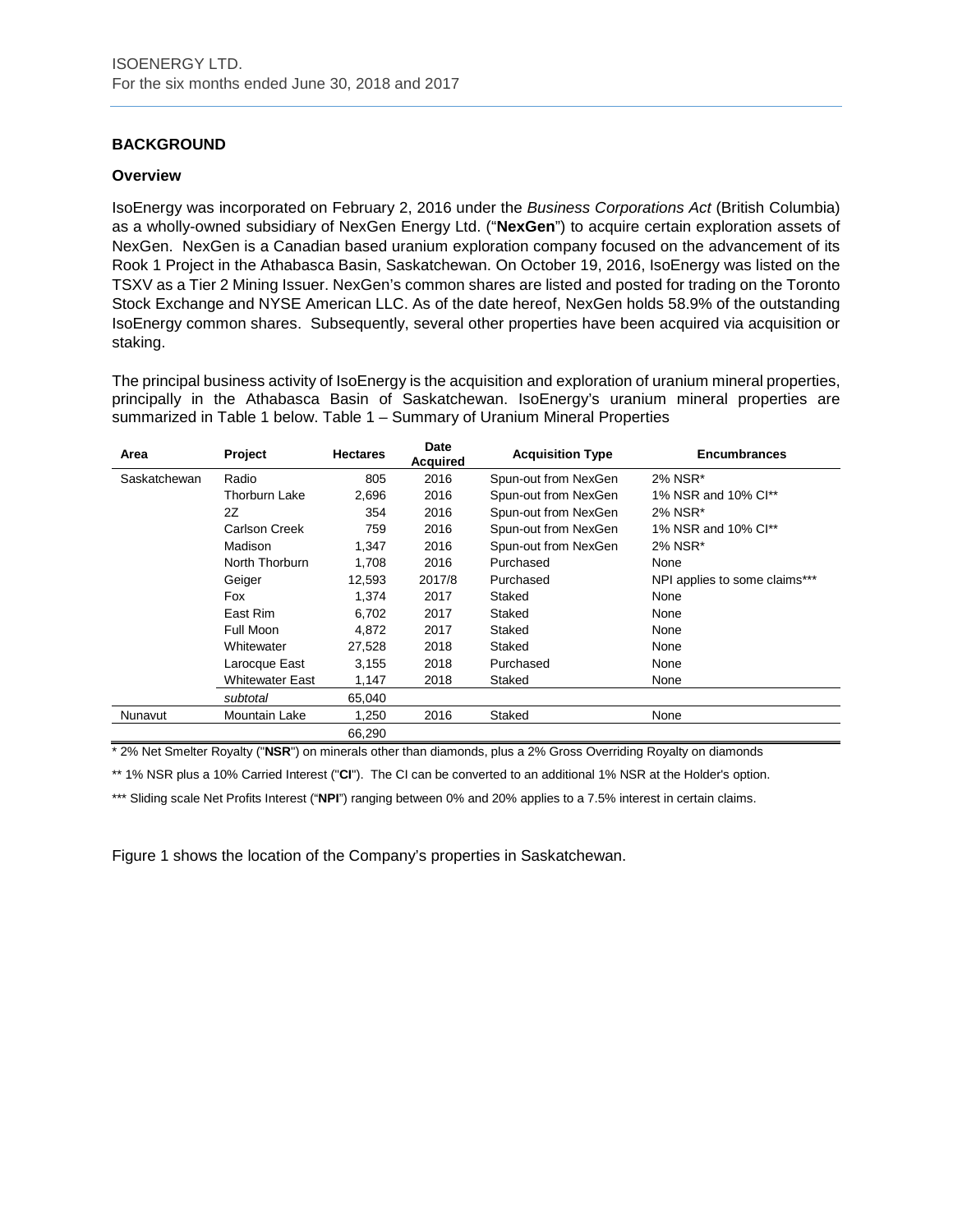# Figure 1 – Property Location Map



# **OVERALL PERFORMANCE**

#### **General**

In the six months ended June 30, 2018, the Company carried out exploration work on some of its properties in the Athabasca Basin, primarily Geiger and increased its property portfolio by way of acquisition and staking, all as more particularly discussed below under "Results of Operations".

As an exploration stage company, IsoEnergy does not have revenues and is expected to generate operating losses. As at June 30, 2018, the Company had cash of \$3,398,658, an accumulated deficit of \$5,816,768 and working capital (defined as current assets less accounts payable and accrued liabilities) of \$3,179,509.

The Interim Financial Statements do not include any adjustments relating to the recoverability and classification of recorded asset amounts and classification of liabilities that might be necessary should the Company be unable to continue as a going concern.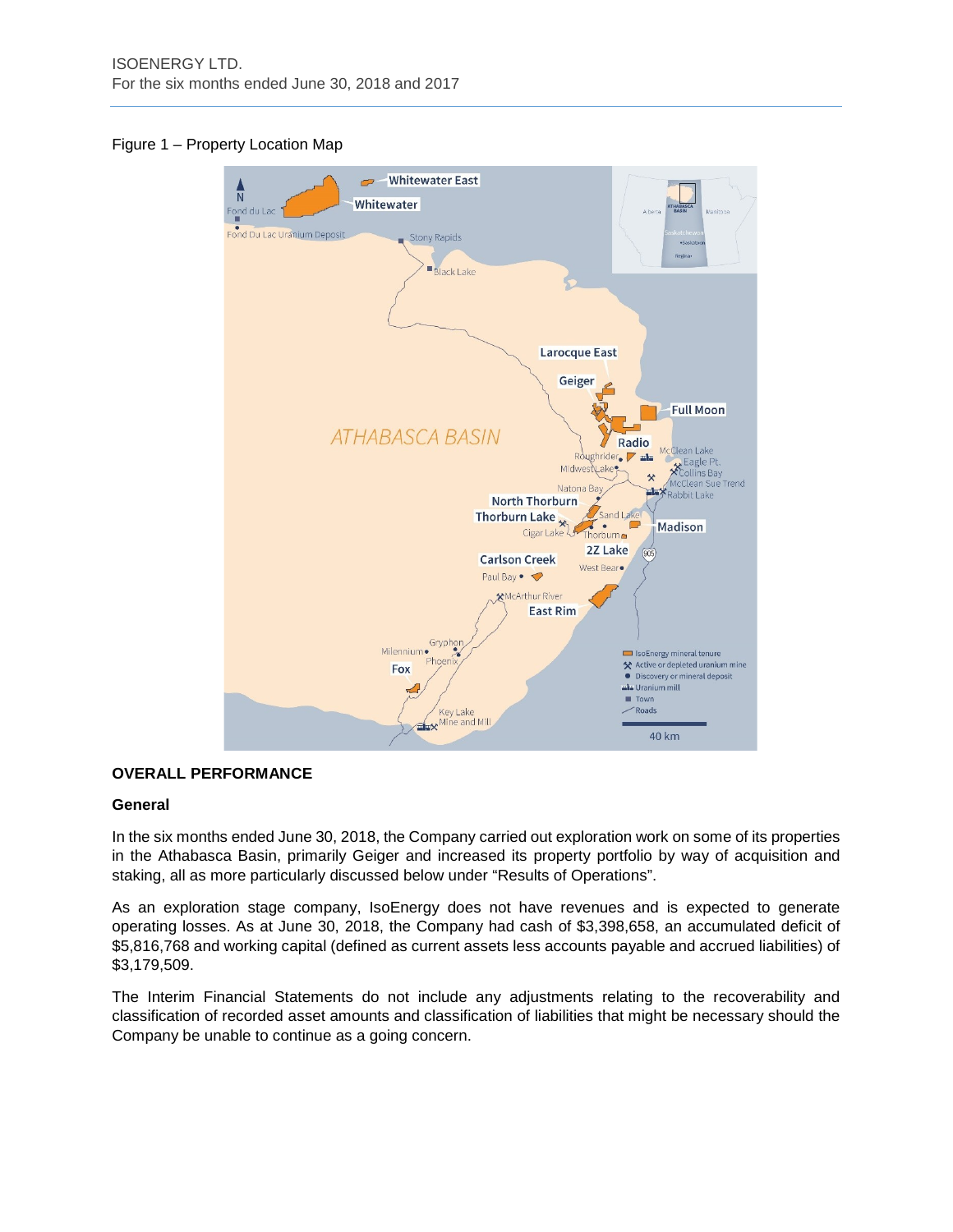# **Industry and Economic Factors that May Affect the Business**

The business of mining for minerals involves a high degree of risk. IsoEnergy is an exploration company and is subject to risks and challenges similar to companies in a comparable stage and industry. These risks include, but are not limited to, the challenges of securing adequate capital, exploration, development and operational risks inherent in the mining industry; changes in government policies and regulations; the ability to obtain the necessary permitting; as well as global economic and uranium price volatility; all of which are uncertain.

The underlying value of the Company's exploration and evaluation assets is dependent upon the existence and economic recovery of mineral reserves and is subject to, but not limited to, the risks and challenges identified above. Changes in future conditions could require material write-downs of the carrying value of the Company's exploration and evaluation assets.

In particular, the Company does not generate revenue. As a result, IsoEnergy continues to be dependent on third party financing to continue exploration activities on the Company's properties. Accordingly, the Company's future performance will be most affected by its access to financing, whether debt, equity or other means. Access to such financing, in turn, is affected by general economic conditions, the price of uranium, exploration risks and the other factors described in the section entitled "Risk Factors" included below.

# **SELECTED FINANCIAL INFORMATION**

Management is responsible for the Interim Financial Statements referred to in this MD&A. The Audit Committee of the Company's Board of Directors has been delegated the responsibility to review and approve the Interim Financial Statements and MD&A.

The Interim Financial Statements have been prepared in accordance with IAS 34, Interim Financial Reporting, and should be read in conjunction with Iso's Annual Financial Statements, which have also been prepared in accordance with International Financial Reporting Standards ("**IFRS**") as issued by the International Accounting Standards Board ("**IASB**"). Based on the nature of the Company's activities, both presentation and functional currency is Canadian dollars.

The Company's Interim Financial Statements have been prepared using IFRS applicable to a going concern, which assumes that the Company will be able to realize its assets and discharge its liabilities in the normal course of business for the foreseeable future. The ability of the Company to continue as a going concern is dependent on its ability to obtain financing and achieve future profitable operations.

#### **Results of Operations**

The Company carries out exploration and evaluation activities. The costs of these activites are capitalized to exploration and evaluation assests and are described in the Discussion of Operations section below.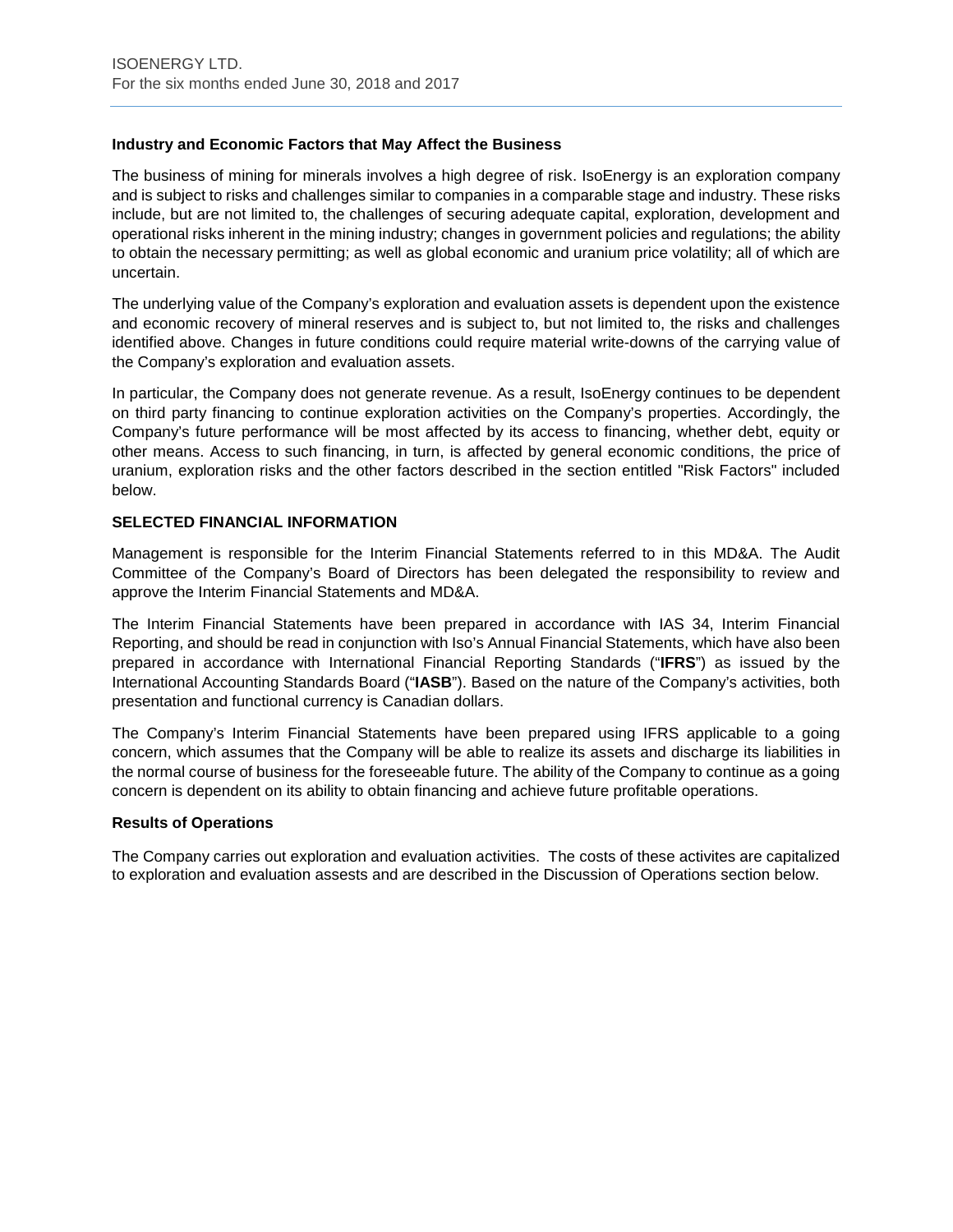The following financial data is derived from the Interim Financial Statements and should be read in conjunction with IsoEnergy 's Interim Financial Statements.

|                                                                   | For the three months ended June 30 |    | For the six months ended June 30 |    |            |      |               |
|-------------------------------------------------------------------|------------------------------------|----|----------------------------------|----|------------|------|---------------|
|                                                                   | 2018                               |    | 2017                             |    | 2018       | 2017 |               |
|                                                                   |                                    |    |                                  |    |            |      |               |
| Share-based compensation<br>Administrative salaries, contract and | \$<br>(16, 706)                    | \$ | 263,587                          | \$ | 116,896    | \$   | 580,937       |
| director fees                                                     | 146,415                            |    | 194,684                          |    | 323,294    |      | 363,781       |
| Investor relations                                                | 25,845                             |    | 58,525                           |    | 92,096     |      | 111,356       |
| Office and administrative                                         | 30,560                             |    | 32,003                           |    | 73,652     |      | 76,506        |
| Professional fees                                                 | 78,176                             |    | 96,563                           |    | 114,108    |      | 114,627       |
| Travel                                                            | 32,207                             |    | 110,426                          |    | 68,279     |      | 119,565       |
| Public company costs                                              | 29,216                             |    | 11,624                           |    | 68,584     |      | 31,196        |
| <b>Exploration costs</b>                                          |                                    |    | 241                              |    |            |      | 291           |
| Interest income                                                   | (7, 972)                           |    | (446)                            |    | (14,909)   |      | (446)         |
| Loss from operations                                              | (317, 741)                         |    | (767, 207)                       |    | (842,000)  |      | (1, 397, 813) |
| Deferred income tax recovery<br>(expense)                         | 62,605                             |    | 109,347                          |    | 53,573     |      | (71, 275)     |
| Loss and comprehensive loss                                       | \$<br>(255, 136)                   | \$ | (657, 860)                       | \$ | (788, 427) | \$   | (1,469,088)   |

During the three and six months ended June 30, 2018, the Company recorded a loss of \$255,136 and \$788,427, respectively compared to \$657,860 and \$1,469,088 in the three and six months ended June 30, 2017, respectively. The loss was lower in the six months ended June 30, 2018 as compared to the six months ended June 30, 2017 due primarily to a lower taxes and share-based compensation expense in 2018. The loss was lower in the three months ended June 30, 2018 as compared to the three months ended June 30, 2017 due primarily to a decrease in travel expense and share-based compensation expense in 2018 offset by a decrease in the tax recovery.

Share-based compensation charged to the statement of loss and comprehensive loss was \$116,896 in the six months ended June 30, 2018 compared to \$580,937 in the six months ended June 30, 2017. Sharebased compensation recovered to the statement of loss and comprehensive loss was \$16,706 in the three months ended June 30, 2018 compared to \$263,587 expensed in the three months ended June 30, 2017. The stock-based compensation expense is a non-cash charge calculated using the graded vesting method of the Black-Scholes values. Stock options granted to directors, consultants and employees vest over two years with the corresponding share-based compensation expense being recognized over this period. Variances in share-based compensation expense are expected from period to period depending on many factors, including whether options are granted in a period and whether options have fully vested or have been cancelled in a period. In October 2016, the Company granted 3,775,000 options with a weighted average fair value per option of \$0.69 with this value being recognized over the vesting period, in 2016 and 2017. During the six months ended June 30, 2017, an additional 300,000 stock options were granted with a weighted average fair value per option of \$0.68 with the value being recognized over the vesting period of the options in 2017 and 2018. In the six months ended June 30, 2018 there were 440,000 options granted with a fair value per option of \$0.38 with the value being recognized over the vesting period of the options in 2018 and 2019. In the three and six months ended June 30, 2018, 235,000 options were forfeited resulting in a reversal of \$96,202 of charges recorded in prior periods.

Administrative salaries and directors' fees at \$146,415 and \$323,294 for the three and six months ended June 30, 2018, respectively were lower than the three and six months ended June 30, 2017 which were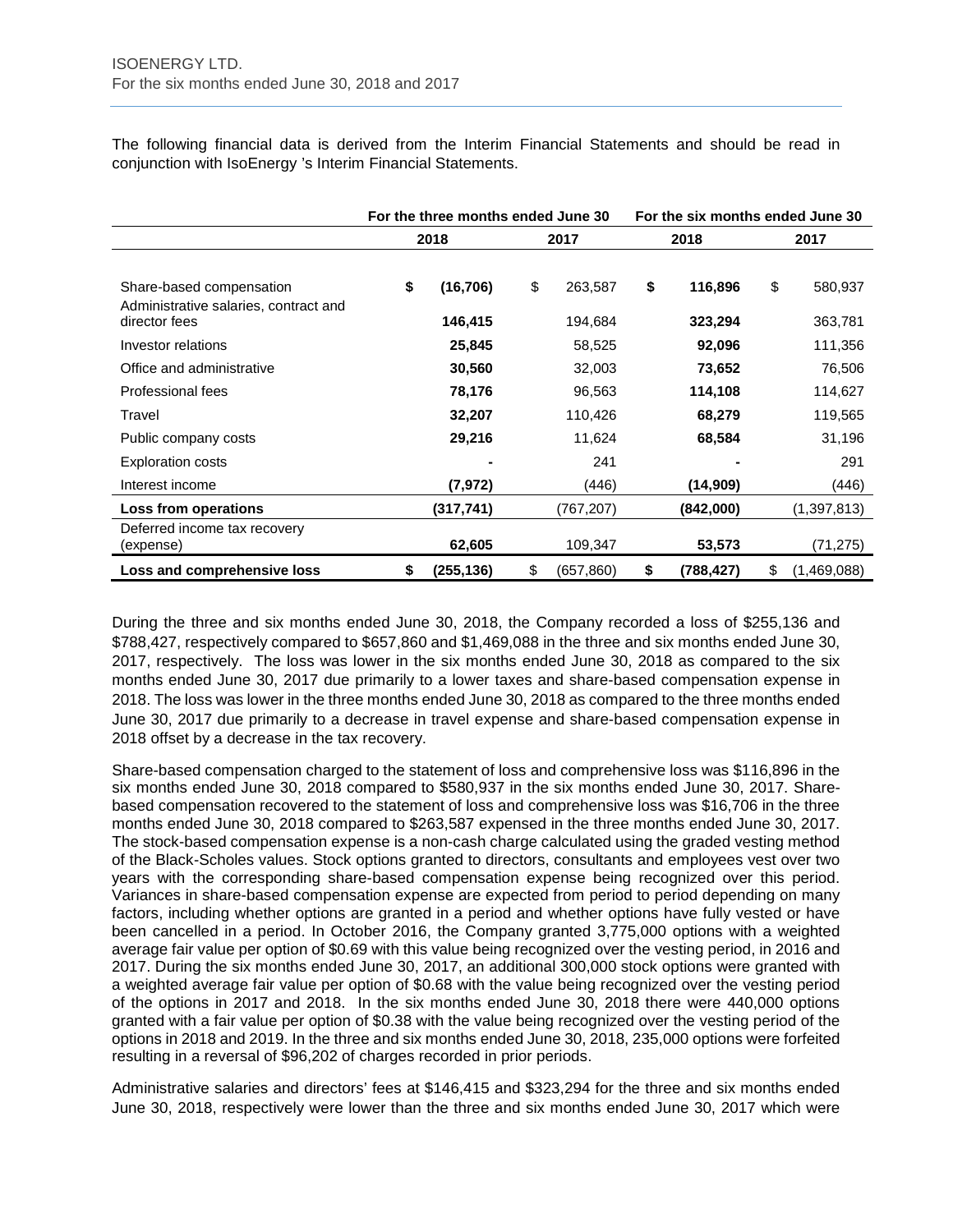\$194,684 and \$363,781, respectively, due to a reduction in the number of directors and employees early in the second quarter of 2018.

Investor relations expenses were \$25,845 and \$92,096 for the three and six months ended June 30, 2018, respectively, compared to \$58,525 and \$111,356 in the three and six months ended June 30, 2017, respectively, and related primarily to costs incurred in communicating with existing and potential shareholders. The costs were lower in 2018 due to reduced investor relations activity in a soft market.

Office and administrative expenses were \$30,560 and \$73,652 for the three and six months ended June 30, 2018, respectively, compared to \$32,003 and \$76,506 in the three and six months ended June 30, 2017, respectively, and consisted of office rent and other general administrative costs. Other general administrative expenses included communication, professional membership dues, bank charges and staff training.

Professional fees were \$78,176 and \$114,108 for the three and six months ended June 30, 2018, respectively, and consisted of legal, technical and accounting fees compared to \$96,563 and \$114,627 for the three and six months ended June 30, 2017, respectively. Professional fees consisted of legal fees related to the Company's business development activities and property acquisitions, as well as accounting and tax fees related to regulatory filings. The amounts vary depending on the business development activites and fund raising activities.

Travel expenses were \$32,207 and \$68,279 for the three and six months ended June 30, 2018, respectively, compared to \$110,426 and \$119,565 in the three and six months ended June 30, 2017, respectively. Travel expenses relate to business development and general corporate activities and amounts vary depending on projects and activities being undertaken.

Public company costs were \$29,216 and \$68,584 for the three and six months ended June 30, 2018, respectively, compared to \$11,624 and \$31,196 in the three and six months ended June 30, 2017 respectively, and consisted primarily of costs associated with the Company's continuous disclosure obligations, listing fees, transfer agent costs, press releases and other shareholder communications. The listing fees were higher in 2018 due to OTC listing fees (listed in July 2017) and the fees associated allowing IsoEnergy's shares to trade through the Depository Trust Company in the United States which improves liquidity for investors in the United States.

The Company recorded interest income of \$7,972 and \$14,909 in the three and six months ended June 30, 2018, respectively, representing interest earned on cash balances. The funds were invested in interest bearing accounts in the second quarter of 2017.

The Company records a deferred tax recovery or expense which is comprised of a recovery on losses recognized in the period and the release of flow-through share premium liability which is offset by the flowthrough share renunciation and is summarized below.

The Company raises some of its funds through the issuance of flow-through shares. Based on Canadian tax law, the Company is required to spend this amount on eligible exploration expenditures by December 31 of the year after the shares are issued. The premium paid for each flow-through share, which is the price paid for the flow-through share over the market price of an ordinary share, is recorded as a flowthrough share premium liability. The liability is subsequently reduced when the required exploration expenditures are made, and accordingly, a recovery of flow-through premium is then recorded as a deferred tax benefit.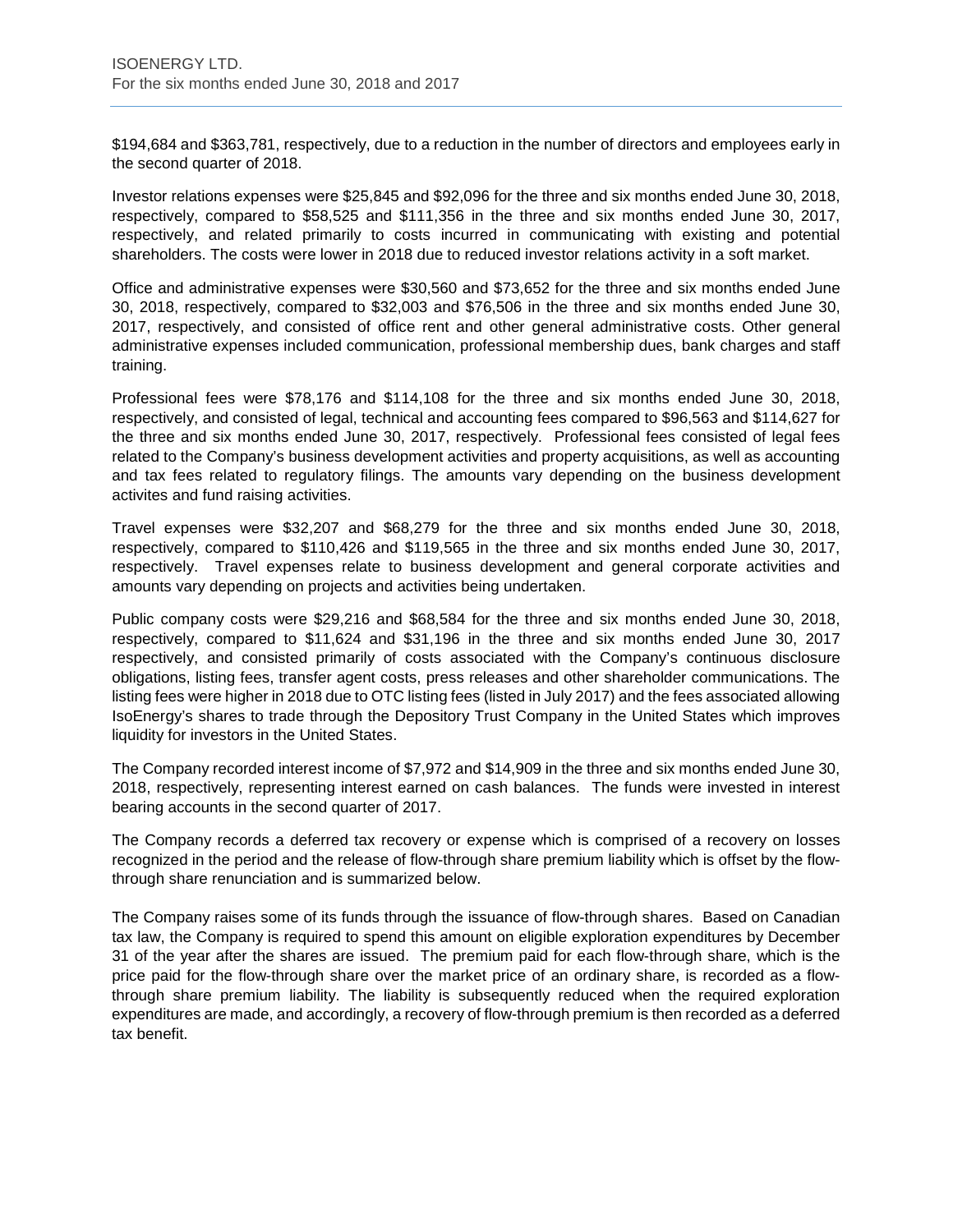|                                                                    | For the three months ended<br>June 30 |           |    |           | For the six months ended<br>June 30 |           |      |            |
|--------------------------------------------------------------------|---------------------------------------|-----------|----|-----------|-------------------------------------|-----------|------|------------|
|                                                                    | 2018                                  |           |    | 2017      |                                     | 2018      | 2017 |            |
| Deferred income taxes related to operations                        |                                       | 87.781    | \$ | 135.853   | S                                   | 193.258   | \$   | 219.927    |
| Flow-through renunciation<br>Release of flow-through share premium |                                       | (96, 184) |    | (39, 964) |                                     | (302,060) |      | (439, 023) |
| liability                                                          |                                       | 71,008    |    | 13.458    |                                     | 162,375   |      | 147,821    |
|                                                                    |                                       | 62,605    |    | 109.347   |                                     | 53.573    | \$   | 71,275)    |

In the six months ended June 30, 2018, this resulted in a recovery of \$53,573 compared to an expense of \$71,275 in the six months ended June 30, 2017 due primarily to lower spending on flow-through eligible activities in 2018 which resulted in a lower flow-through share renunciation. In the six months ended June 30, 2018 the Company renounced \$1,118,738 (six months ended June 30, 2017 - \$1,626,006) of flowthrough share expenditures. Despite the lower spending, the release of flow-through share premium liability in 2018 was higher due to the higher premium received on the flow through shares issued in 2018, as they were charitable flow-through shares.

# **Financial Position**

The following financial data is derived from the Interim Financial Statements and should be read in conjunction with IsoEnergy 's Interim Financial Statements.

|                                                                                                |    | June 30, 2018 |    | December 31, 2017 |  |  |
|------------------------------------------------------------------------------------------------|----|---------------|----|-------------------|--|--|
| Exploration and evaluation assets                                                              | \$ | 42.262.754    | \$ | 39,065,805        |  |  |
| <b>Total assets</b>                                                                            | \$ | 45,823,752    | \$ | 42,515,778        |  |  |
| <b>Total current liabilities</b>                                                               | \$ | 510.693       | \$ | 247.061           |  |  |
| Total non-current liabilities                                                                  | \$ | 380.602       | \$ | 280.740           |  |  |
| Working capital $(1)$                                                                          | \$ | 3.179.509     | \$ | 3.254.131         |  |  |
| Cash dividends declared per share                                                              |    | Nil           |    | Nil               |  |  |
| (1) Morking copital is defined as current assets less accounts payable and accrued liabilities |    |               |    |                   |  |  |

(1) Working capital is defined as current assets less accounts payable and accrued liabilities.

During the three months ended June 30, 2018 the Company capitalized \$1,311,652 of deferred exploration costs and \$1,885,297 of acquisition costs. See "Discussion of Operations" below.

#### **DISCUSSION OF OPERATIONS**

#### **Corporate Activities in 2017**

In February 2017, the Company acquired the Mountain Lake uranium deposit in the Hornby Bay Basin, Nunavut. The property consists of five claims totaling 5,625 hectares and was acquired by staking. Mountain Lake is located 100 kilometres southwest of the coastal community of Kugluktuk. The property contains a historical inferred mineral resource estimate of 8.2 million pounds  $U_3O_8$  with an average grade of 0.23%  $U_3O_8$  contained in 1.6 million tonnes of mineralization.

On May 26, 2017, the Company completed a private placement of 999,999 flow-through common shares at a price of \$1.10 per share, raising aggregate gross proceeds of \$1,099,999.

On July 5, 2017, the Company acquired a 100% interest in the Radio property in exchange for 3,000,000 common shares in the Company. The Company previously had the right to earn a 70% right, title and interest in the Radio property upon incurring \$10,000,000 of expenditures on the Radio Project by July 5, 2017.

On July 26, 2017, IsoEnergy began trading on the OTCQX under the symbol "ISENF".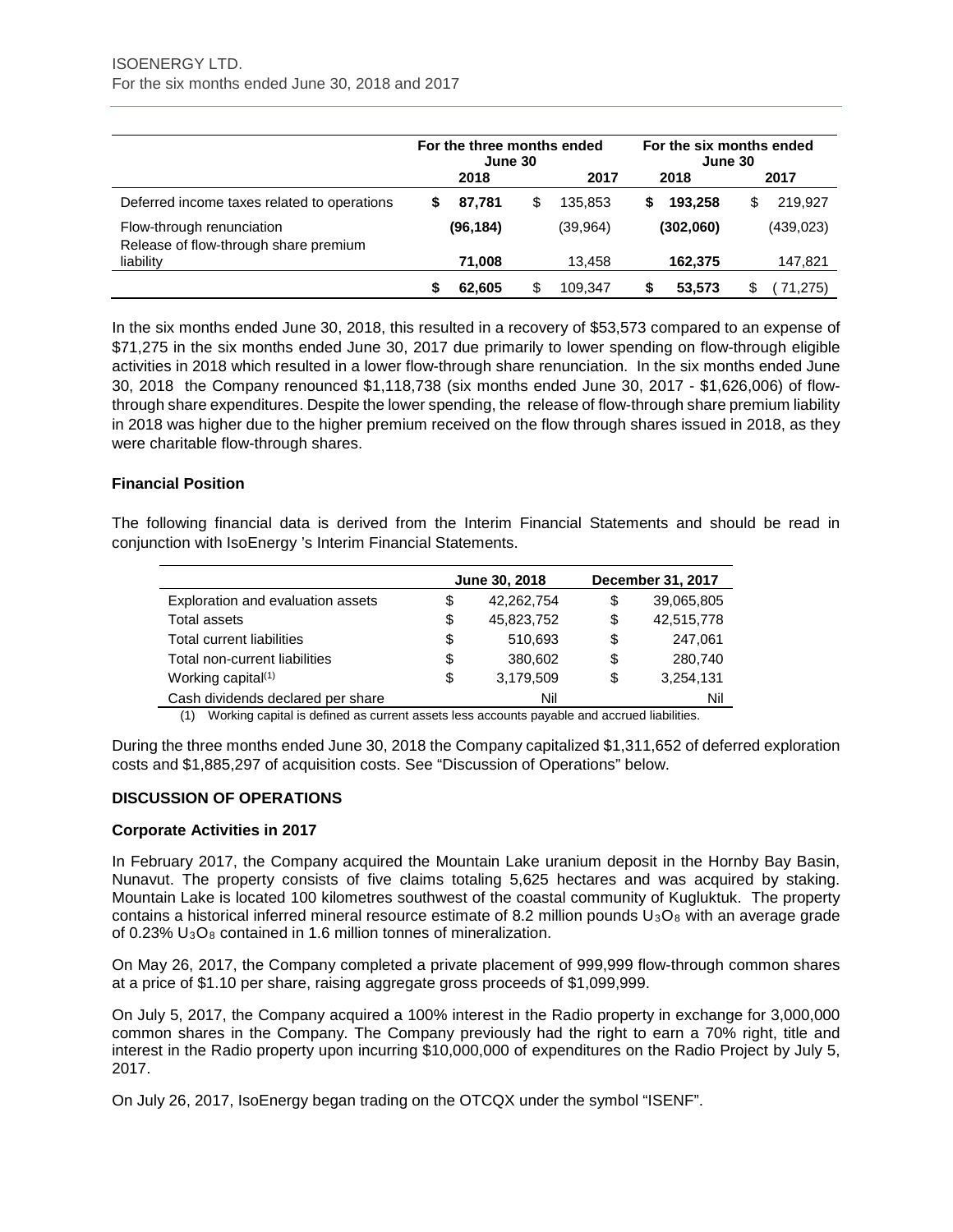On August 8, 2017, IsoEnergy acquired a 100% interest in three mineral claims constituting the 4,188 hectare Geiger property (which has subsequently been expanded) in the Eastern Athabasca Basin of Saskatchewan from Cameco Corporation, AREVA Resources Canada Inc. and JCU (Canada) Exploration Company, Limited in exchange for an aggregate of 1,000,000 common shares in the Company and a cash payment of \$100,000.

The Geiger property is located adjacent to the Wollaston-Mudjatik transition zone - a major crustal suture in the eastern Athabasca Basin. Sandstone cover at the Geiger property is relatively thin and ranges between 101 metres and 358 metres in previous drilling. A total of 56 historic drill holes have been completed at the Geiger property along 20 kilometres of graphitic conductors. High grade basement hosted uranium mineralization is present on the Geiger property. Historic drill hole HL-50 intersected 2.74%  $U_3O_8$ over 1.2 metres in the basement on the H11 South conductor. Additionally, historic drill hole HL-48 intersected  $0.18\%$  U<sub>3</sub>O<sub>8</sub> over 0.6 metres above the unconformity along the H11 North conductor. Numerous untested gaps up to 1,000 metres long are present on the majority of the conductors on the property.

In November, 2017, the Company staked three new 100% owned uranium exploration properties called Fox, East Rim and Full Moon in the Eastern Athabasca Basin of Saskatchewan. IsoEnergy has also staked additional claims that have been consolidated into the Geiger property discussed above. The aggregate area of all new claims is 14,554 hectares.

Effective December 21, 2017, the Company sold its interest in IsoOre, for nominal consideration and as of December 31, 2017, the Company does not have any subsidiaries.

#### **Recent Developments**

On January 16, 2018 the Company staked the 25,966-hectare Whitewater property along the north rim of the Athabasca basin.

On March 29, 2018, the Company acquired a 100% interest in 33 mineral claims in the Dawn Lake property constituting the 6,800 hectare Dawn Lake North Block in the Eastern Athabasca Basin of Saskatchewan, in exchange for \$200,000 in cash and 3,330,000 common shares. Dawn Lake North is contiguous with IsoEnergy's recently acquired Geiger property and is located 10 kilometres northwest of IsoEnergy's Radio property and 15 kilometres northwest of Orano Canada's McClean Lake uranium mine and mill (Figure 1). It is treated as an expansion of the Geiger property and the combined set of claims are referred to as Geiger. The total area of the expanded Geiger property is 12,593 hectares.

On April 19, 2018, the Company closed a flow-through and non-flow-through non-brokered private placement. The Company has issued 1,675,000 flow-through units (the "**FT Units**") at \$0.54 per FT Unit and 3,095,520 non-flow-through units (the "**Units**") at \$0.40 per Unit raising aggregate gross proceeds of \$2,154,708. Each FT Unit consists of one flow-through common share and one-half of a share purchase warrant (each whole warrant, a "**Warrant**"), with each Warrant entitling the holder to purchase an additional common share for a period of three years at an exercise price of \$0.60. Each Unit consists of one nonflow-through common share and one-half of a Warrant.

On May 3, 2018, the Company entered into an agreement to acquire a 100% interest in 6 mineral claims constituting the 3,200 hectare Larocque East uranium exploration property in the Eastern Athabasca Basin of Saskatchewan, in exchange for \$20,000 in cash and 1,000,000 common shares (the "**Transaction**"). The Transaction closed May 9, 2018.

Additional staking was carried out to extend the Whitewater property on May 14, 2018. The total area of the Whitewater property is now 27,528 hectares. On the same day a new property called Whitewater East (1,147 hectares) was also acquired through staking.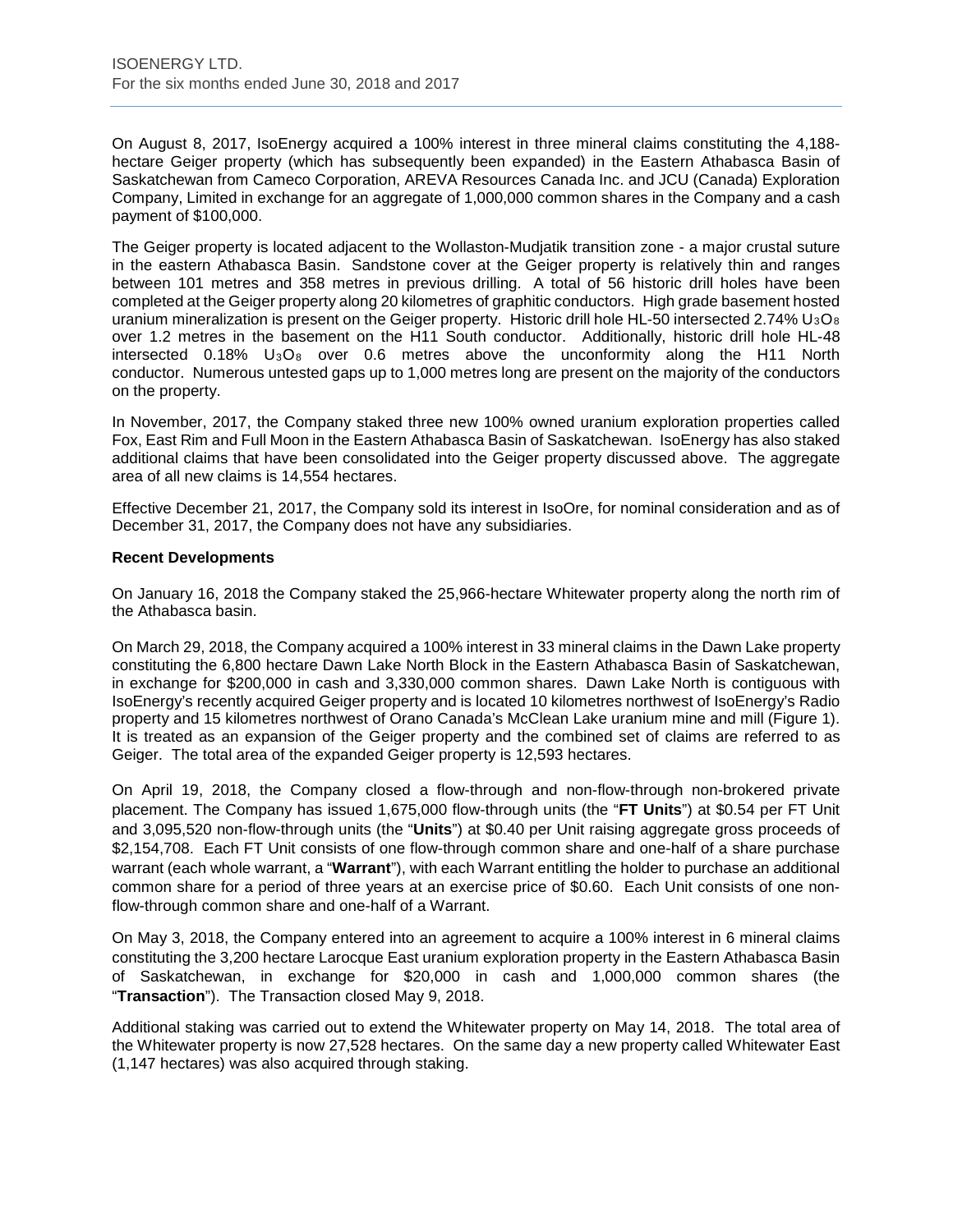# **Exploration and Evaluation Spending**

During the six months ended June 30, 2018, IsoEnergy completed a winter drill program and started a summer program at the Geiger property.

|                                 | Geiger        | Other       | Total         |
|---------------------------------|---------------|-------------|---------------|
| <b>Drilling</b>                 | 710,996<br>\$ | \$          | 710.996<br>\$ |
| Geological and geophysical      |               | 2,898       | 2,898         |
| <b>Labour and wages</b>         | 265,340       | 931         | 266,271       |
| <b>Geochemistry and assays</b>  | 68,995        | 0           | 68,995        |
| Camp costs                      | 109,064       | 0           | 109,064       |
| <b>Travel and other</b>         | 33,251        | 3.236       | 36,487        |
| <b>Deficiency deposit</b>       | 13,487        |             | 13,487        |
| <b>Cash expenditures</b>        | 1,201,133     | 7,065       | 1,208,198     |
| <b>Stock-based compensation</b> | 95,589        | 335         | 95,924        |
| <b>Depreciation</b>             | 7,504         | 26          | 7,530         |
| <b>Total expenditures</b>       | \$1.304.226   | \$<br>7.426 | \$1,311,652   |

During the year ended December 31, 2017, IsoEnergy actively explored three of its nine properties; Radio, Thorburn Lake and Madison, incurring an aggregate of \$2,775,049 of deferred exploration expenditures on its properties as set forth below.

|                                 | Radio                    | <b>Thorburn</b><br>Lake | <b>Madison</b> | Other        | Total           |
|---------------------------------|--------------------------|-------------------------|----------------|--------------|-----------------|
| <b>Drilling</b>                 | \$554,119                | \$<br>595.549           | \$<br>383      | \$<br>18,045 | 1,168,096<br>\$ |
| Geological and geophysical      | $\overline{\phantom{0}}$ | 274.683                 | 103.994        | (180)        | 378,497         |
| <b>Labour and wages</b>         | 114.222                  | 141,320                 | 31,179         | 223,677      | 510,398         |
| <b>Geochemistry and assays</b>  | 74,410                   | 68,725                  | -              |              | 143,135         |
| Camp costs                      | 45,678                   | 58,314                  | 22             | 6.589        | 110,603         |
| <b>Travel and other</b>         | 11,168                   | 17,612                  | 2,189          | 41,429       | 72,398          |
| <b>Cash expenditures</b>        | 799,597                  | 1,156,203               | 137,767        | 289,560      | 2,383,127       |
| <b>Stock-based compensation</b> | 85,007                   | 105,788                 | 19.920         | 146,760      | 357,475         |
| <b>Depreciation</b>             | 14,526                   | 19,921                  |                |              | 34,447          |
| <b>Total expenditures</b>       | 899,130<br>\$            | \$1,281,912             | \$157,687      | \$436,320    | \$2,775,049     |

A description of these exploration activities during the six months ended June 30, 2018 and the year ended December 31, 2017 is set forth below.

#### Geiger and Larocque East Drilling – Summer 2018

IsoEnergy began a program of summer helicopter supported drilling at the Geiger and the Larocque East properties late in the month of June, 2018. The planned drilling program consists of 2,600 metres of core drilling in eight drill holes. There are two main target areas in the general vicinity of the mineralization observed in drill holes GG18-08 and GG18-09, discussed below under *Geiger – Winter 2018*. The primary objective will be to determine the amount of uranium mineralization at each of these areas. One drill hole will also be completed on the newly acquired Larocque East property in an area of weak mineralization drilled by previous operators. Subsequent to June 30, 2018, the drill program was completed. None of the Geiger property drill holes were significantly mineralized, but a zone of strong radioactivity was intersected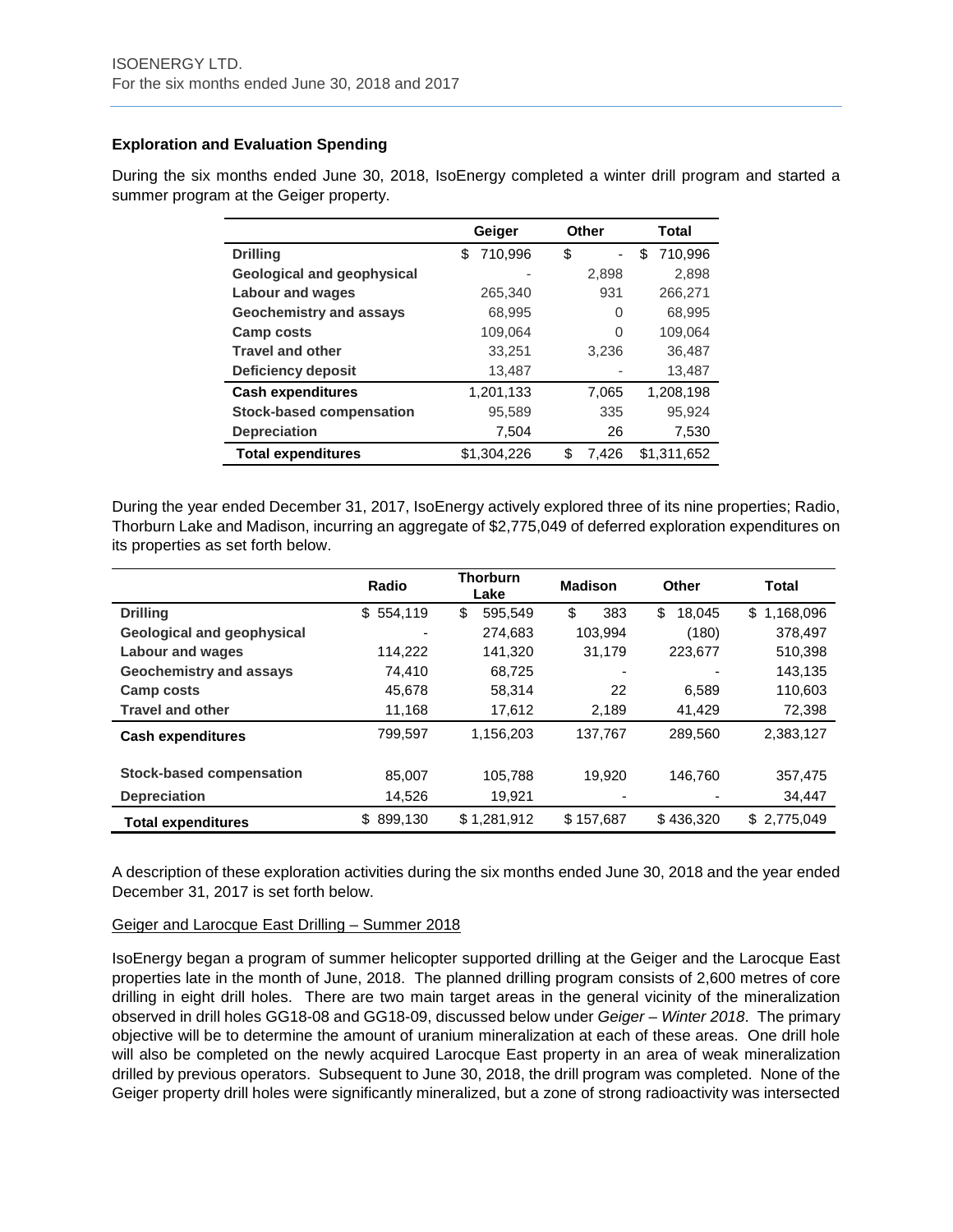at Larocque East in drill hole LE18-01A. Samples have been submitted for geochemical analysis and results are pending.

#### Geiger – Winter 2018

During the period January to March, 2018, IsoEnergy completed a program of core drilling at the Geiger property. Drilling totalled 3,411 metres in nine drill holes. A narrow zone of elevated radioactivity was intersected in drill hole GG18-08 and a thicker zone of elevated radioactivity was intersected in drill hole GG18-09. These are described in more detail below.

#### *Drill Hole GG18-08*

Elevated radioactivity in drill hole GG18-08 was intersected within basement pelitic gneiss, approximately 15 metres beneath the base of the Athabasca sandstone. Radioactivity measured with a 2PGA-1000 total gamma down-hole probe averages 4,500 counts per second (CPS) over 2.1 metres. The maximum probe value within the interval is just over 14,000 CPS. Analysis of the drill core with a hand-held spectrometer indicates the radioactivity is due to uranium, but geochemical analysis is needed for final confirmation. The drill core has been sampled and geochemical results are pending. Drill hole GG18-08 is a 50 metre stepout (along strike to the northeast) from historic mineralized drill hole HL-76. HL-76 intersected 0.65% U3O8 over 0.1 metres in basement gneiss approximately 43 metres beneath the base of the Athabasca sandstone.

# *Drill Hole GG18-09*

Drill hole GG18-09 is located 1.7 kilometres southwest of drill hole GG18-08. The elevated radioactivity in GG18-09 is relatively thick and straddles the sub-Athabasca unconformity. Radioactivity measured with a 2PGA-1000 total gamma down-hole probe averages 1,370 counts per second (CPS) over 19.3 metres from 203.1-222.4 metres. The maximum probe value within the interval is just over 7,300 CPS. The zone of elevated radioactivity is associated with well developed and locally massive clay alteration and significant core loss. As with GG18-08, analysis of the recovered drill core with a hand-held spectrometer indicates the radioactivity is due to uranium, but geochemical analysis is needed for final confirmation. Drill hole GG18-09 is a 50 metre step-out (along strike to the southwest) from historic mineralized drill hole HL-50. HL-50 intersected 2.7%  $U_3O_8$  over 1.2 metres in basement gneiss just beneath the base of the Athabasca sandstone.

#### Radio - 2017

At the Radio property, drilling was carried out between January 17 and February 9, 2017 with two core rigs completing 10 drill holes totaling 3,913 metres. Eight of the 10 drill holes targeted a zone of basement clay alteration identified in 2016. Some of the drilling infilled gaps on sections tested in 2016, but most consisted of 200 metre step-outs along-strike or 50-100 metre step-outs up-dip and down-dip. Drill hole RD17-27, a 50-metre step-out up-dip of 2016 drill hole RD16-21A, is the first drill hole at Radio to encounter elevated uranium geochemistry. It intersected 143 ppm uranium over 0.2 metres (240.5-240.7 metres) in a clay altered graphitic fault within the broader zone of basement clay alteration. Although the alteration zone was extended along strike to the northeast, it is waning in volume and intensity in that direction. As well, no significant basement alteration was observed in step-outs to the southwest. Additionally, one hole was drilled to complete a 2013 drill fence along the Roughrider trend, and another was completed on a DCresistivity anomaly in the northern part of the property.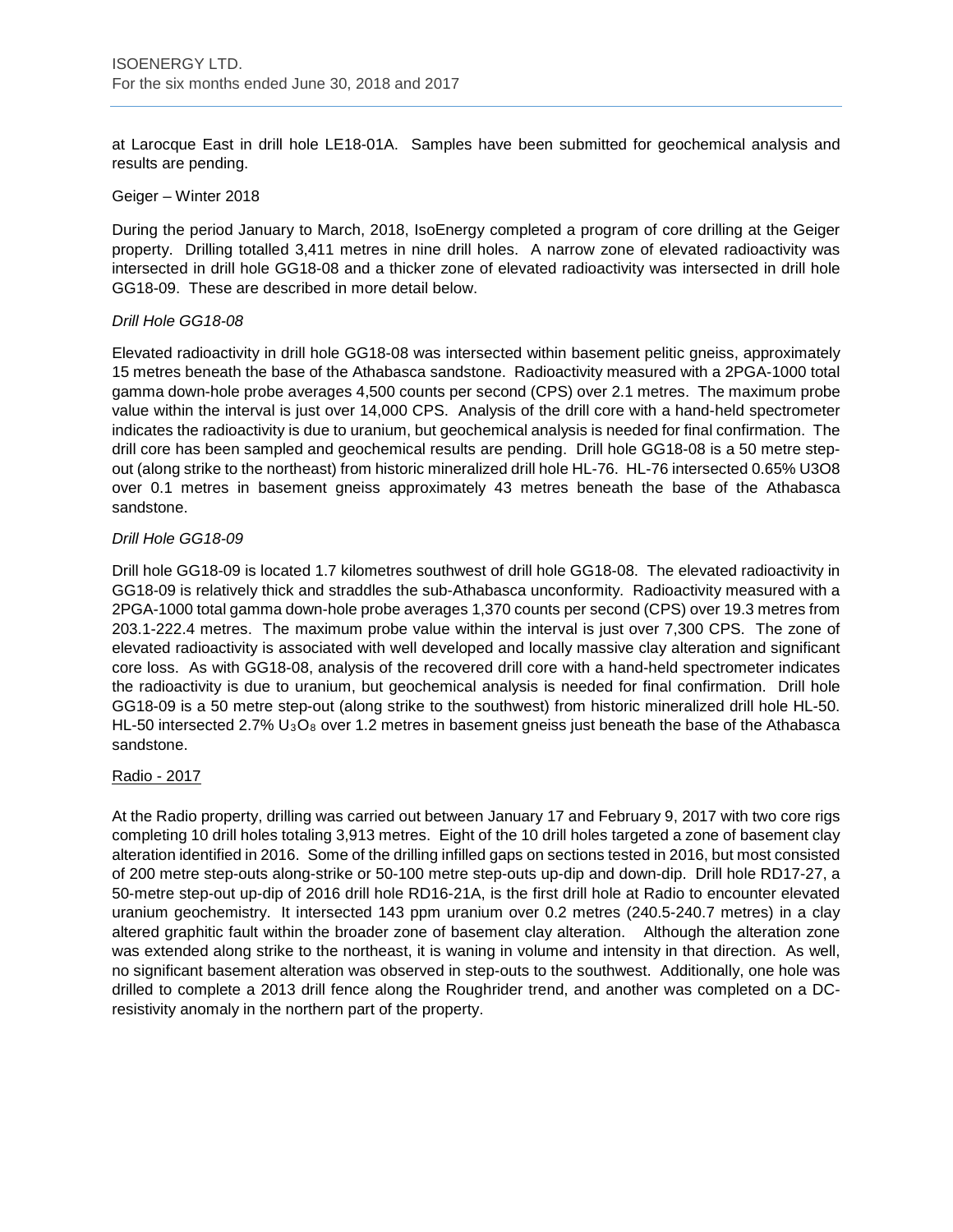# Thorburn Lake - 2017

In the first quarter of 2017, a total of 4,512 metres of drilling was completed in 10 drill holes at Thorburn Lake. The focus of the program was to evaluate extensions of the weakly mineralized zone drilled in 2016 along-strike to the northeast beneath lake ice, and to evaluate geophysical anomalies generated by a DCresistivity geophysical program also completed in 2016. Depth to the sub-Athabasca unconformity at Thorburn Lake ranges from 290 to 350 metres. Although no significant mineralization was intersected, drill holes TBN17-21 and TBN17-28 extended favourable structure and graphitic units to the northeast. Additionally, coincident structure, alteration and anomalous uranium pathfinder element geochemistry in the sandstone of drill holes TBN-17-23 and TBN-17-27 suggests that they may have overshot their optimal targets.

In the fourth quarter of 2017, a program of ground geophysics was completed. The program consisted of 49.5 line-kilometres of DC-Resistivity surveying on grid lines spaced 200 metres apart. This work extended coverage to the southwest of the area surveyed with DC-Resistivity in 2016 and was designed to initiate exploration on the western half of the property. Compilation and interpretation of the data with prior geophysical surveys has resulted in the identification of target areas that warrant drilling. The target areas are discrete resistivity low anomalies in the basement that coincide with magnetic lineaments. These features may represent areas of hydrothermal alteration along major structures that could be related to basement hosted uranium mineralization.

# Madison - 2017

A total of 20 line-kilometres of DC-resistivity geophysical surveying was completed at the Madison property during the period from March 28<sup>th</sup> to April 21<sup>st</sup>, 2017. Results have been compiled and combined with the results of an airborne electromagnetic (VTEM) survey flown by NexGen in 2014. An interpretation of the combined datasets has resulted in the identification of several drilling targets, many of which are discrete VTEM anomalies coincident with DC-resistivity lows and/or magnetic lineaments.

#### **Outlook**

The Company intends to actively explore all of its projects as and when funds permit. The nature and extent of further exploration on any of the Company's properties however will depend on the results of completed exploration activities, an assessment of its recently acquired properties and the Company's financial resources.

As of the date hereof, the Company's exploration priorities are the Larocque East, Geiger, Thorburn Lake and Radio properties. Follow-up drilling is planned to extend the mineralization intersected in the recently completed drill program at the Larocque East property. Additional exploration drilling is also planned for several target areas at the Geiger property. Future work on the Thorburn Lake property will include followup drilling in the area of TBN17-23 and 27, drill evaluations of other geophysical anomalies generated in 2016 and geophysical anomalies generated by the survey recently completed in 2017. At Radio, additional drilling is required to continue to evaluate high priority geophysical targets on the property. Finally, airborne geophysical surveying is planned on the Whitewater property to aid in the development of drilling targets.

# **SUMMARY OF QUARTERLY RESULTS**

The following information is derived from the Company's financial statements prepared in accordance with IFRS applicable to interim financial reporting including IAS 34. For all quarterly periods other than those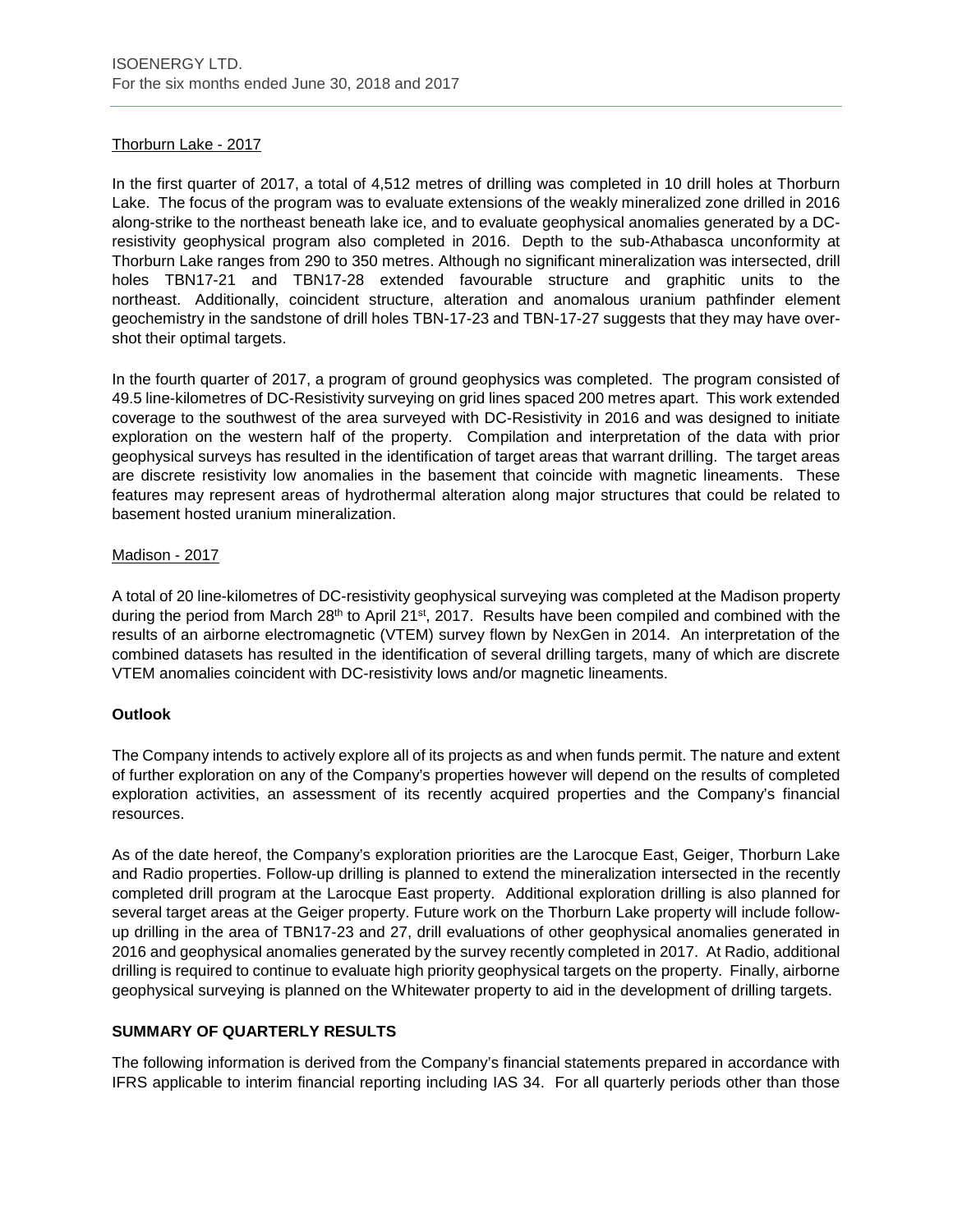ended December 31, the information below should be read in conjunction with the Company's interim financial statements for each of the past seven quarters.

Consistent with the preparation and presentation of the Annual Financial Statements, these unaudited quarterly results are presented in Canadian dollars.

|                                                              |    | <b>June 30,</b><br>2018 | March<br>31.2018 | Dec. 31,<br>2017 | Sept. 30,<br>2017 | <b>June 30.</b><br>2017 | March 31,<br>2017 | Dec. 31,<br>2016 | Sept. 30,<br>2016 |
|--------------------------------------------------------------|----|-------------------------|------------------|------------------|-------------------|-------------------------|-------------------|------------------|-------------------|
| Revenue                                                      |    | Nil                     | Nil              | Nil              | Nil               | Nil                     | Nil               | Nil              | Nil               |
| Loss                                                         | S  | (255, 136)              | \$<br>(533, 291) | \$<br>(396, 968) | \$<br>(616, 982)  | \$ (657, 860)           | \$ (811,228)      | \$(1,889,543)    | \$ (429, 496)     |
| <b>Basic loss</b><br>per share<br><b>Diluted</b><br>loss per | \$ | (0.01)                  | \$<br>(0.01)     | \$<br>(0.01)     | \$<br>(0.01)      | \$<br>(0.02)            | \$<br>(0.02)      | (0.05)           | \$<br>(0.01)      |
| share                                                        | \$ | (0.01)                  | \$<br>(0.01)     | \$<br>(0.01)     | \$<br>(0.01)      | (0.02)                  | (0.02)            | (0.05)           | \$<br>(0.01)      |

IsoEnergy does not derive any revenue from its operations. Its primary focus is the acquisition, exploration and evaluation of mineral properties. As a result, the loss per period has fluctuated depending on the Company's activity level and periodic variances in certain items. Quarterly periods are therefore not comparable.

# **LIQUIDITY AND CAPITAL RESOURCES**

IsoEnergy has no revenue-producing operations, earns only minimal interest income on cash, and is expected to have recurring operating losses. As at June 30, 2018, the Company had an accumulated deficit of \$5,816,768.

On April 19, 2018, the Company closed a flow-through and non-flow-through non-brokered private placements. The Company has issued 1,675,000 FT Units at \$0.54 per FT Unit and 3,125,520 Units at \$0.40 per Unit raising aggregate gross proceeds of \$2,154,708. Each FT Unit consists of one flow-through common share and one-half of a share purchase warrant, with each Warrant entitling the holder to purchase an additional common share for a period of three years at an exercise price of \$0.60. Each Unit consists of one non-flow-through common share and one-half of a Warrant.

As at the date of this MD&A, the Company has approximately \$2.4 million in cash and \$2.4 in working capital of which \$0.2 million represents proceeds from the issue of flow-through shares, and is allocated to eligible exploration expenditures which must be incurred by December 31, 2019.

As at the date hereof the Company has sufficient funds to finance its general and administrative costs for at least the next 12 months.

The Company's properties are in good standing with the applicable governmental authority until between August 11, 2018 and May 25, 2039 and the Company does not have any contractually imposed expenditure requirements.

Management will determine whether to accept any offer to finance weighing such things as the financing terms, the results of exploration, the Company's share price at the time and current market conditions, among others. Circumstances that could impair the Company's ability to raise additional funds include general economic conditions, the price of uranium and the other factors set forth under "Risk Factors" in the Company's AIF and above under "Industry and Economic Factors that May Affect the Business". A failure to obtain financing as and when required could require the Company to further reduce its exploration and corporate activity levels.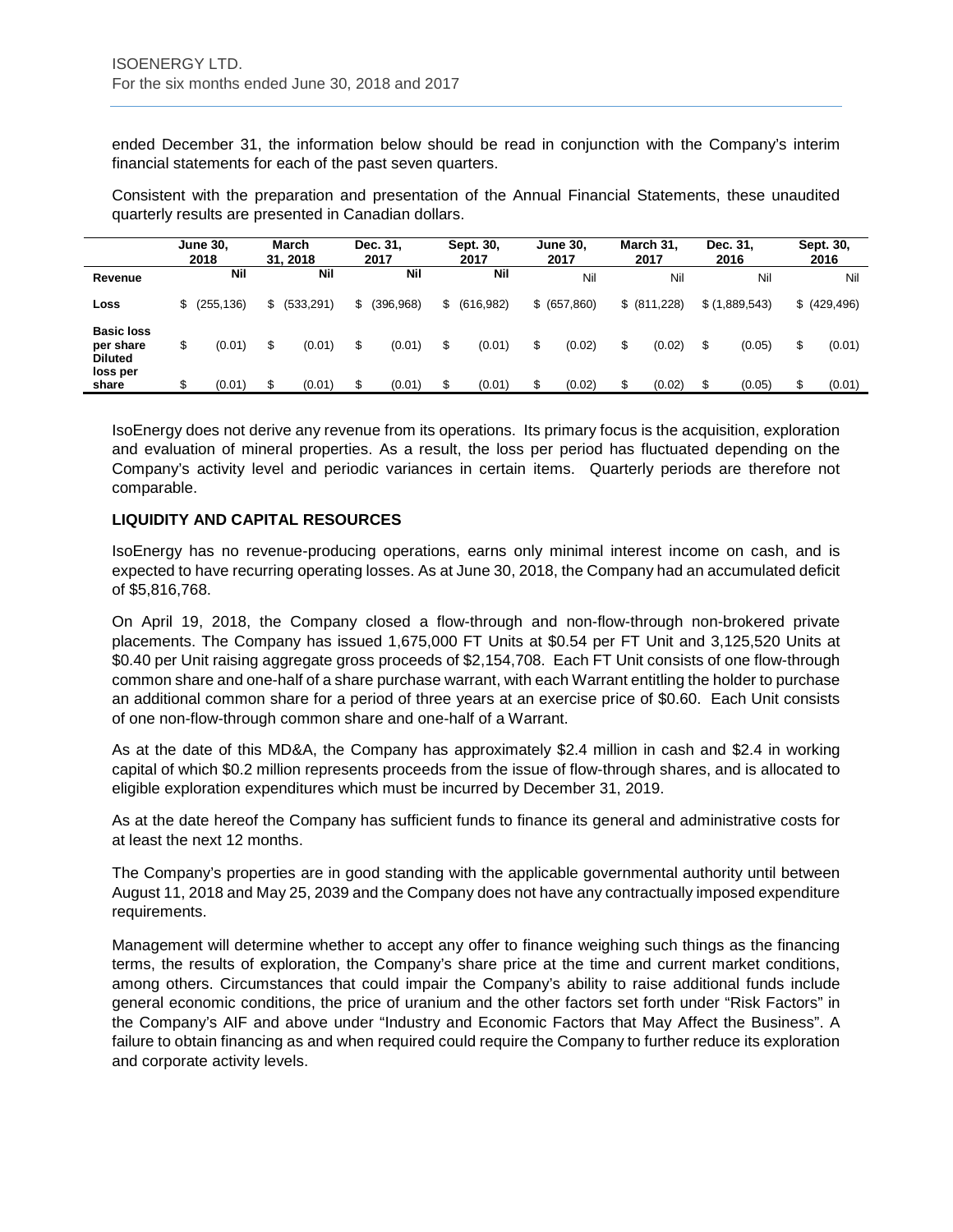The Company has not paid any dividends and management does not expect that this will change in the near future.

Working capital is held almost entirely in cash, significantly reducing any liquidity risk of financial instruments held by IsoEnergy.

# **OFF-BALANCE SHEET ARRANGEMENTS**

The Company had no off-balance sheet arrangements as at June 30, 2018 or as at the date hereof.

#### **TRANSACTIONS WITH RELATED PARTIES**

Except as noted below, the only transactions between the Company and related parties are transactions between the Company and its key management personnel. Key management personnel include those persons having authority and responsibility for planning, directing and controlling the activities of the Company as a whole. The Company has determined that key management personnel consists of executive and non-executive members of the Company's Board of Directors and corporate officers.

Key management personnel include those persons having authority and responsibility for planning, directing and controlling the activities of the Company as a whole. The Company has determined that key management personnel consists of executive and non-executive members of the Company's Board of Directors and corporate officers.

Remuneration attributed to key management personnel for the six months ended June 30, 2018 is summarized as follows:

| Six months ended June 30, 2018                              | <b>Short term</b><br>compensation | Share-based<br>compensation | Total   |  |  |
|-------------------------------------------------------------|-----------------------------------|-----------------------------|---------|--|--|
| Expensed in the statement of loss and<br>comprehensive loss | 249,300                           | 173.081                     | 422,381 |  |  |
| Capitalized to exploration and evaluation assets            | 184.664                           | 72.494                      | 257,158 |  |  |
|                                                             | 433.964                           | 245.575                     | 679,539 |  |  |

Remuneration attributed to key management personnel for the six months ended June 30, 2017 is summarized as follows:

| Six months ended June 30, 2017                              | <b>Short term</b><br>compensation | Share-based<br>compensation |         | Total |           |  |
|-------------------------------------------------------------|-----------------------------------|-----------------------------|---------|-------|-----------|--|
| Expensed in the statement of loss and<br>comprehensive loss | 291.397<br>SS.                    | S                           | 468.193 | \$    | 759,590   |  |
| Capitalized to exploration and evaluation assets            | 155,007                           |                             | 186.174 |       | 341,181   |  |
|                                                             | 446.404                           |                             | 654,367 |       | 1,100,771 |  |

As of June 30, 2018 and December 31, 2017 – \$nil was included in accounts payable and accrued liabilities owing to directors and officers for compensation.

During the six months ended June 30, 2018 the company leased some equipment from NexGen for \$6,267  $(2017 - \text{nil}).$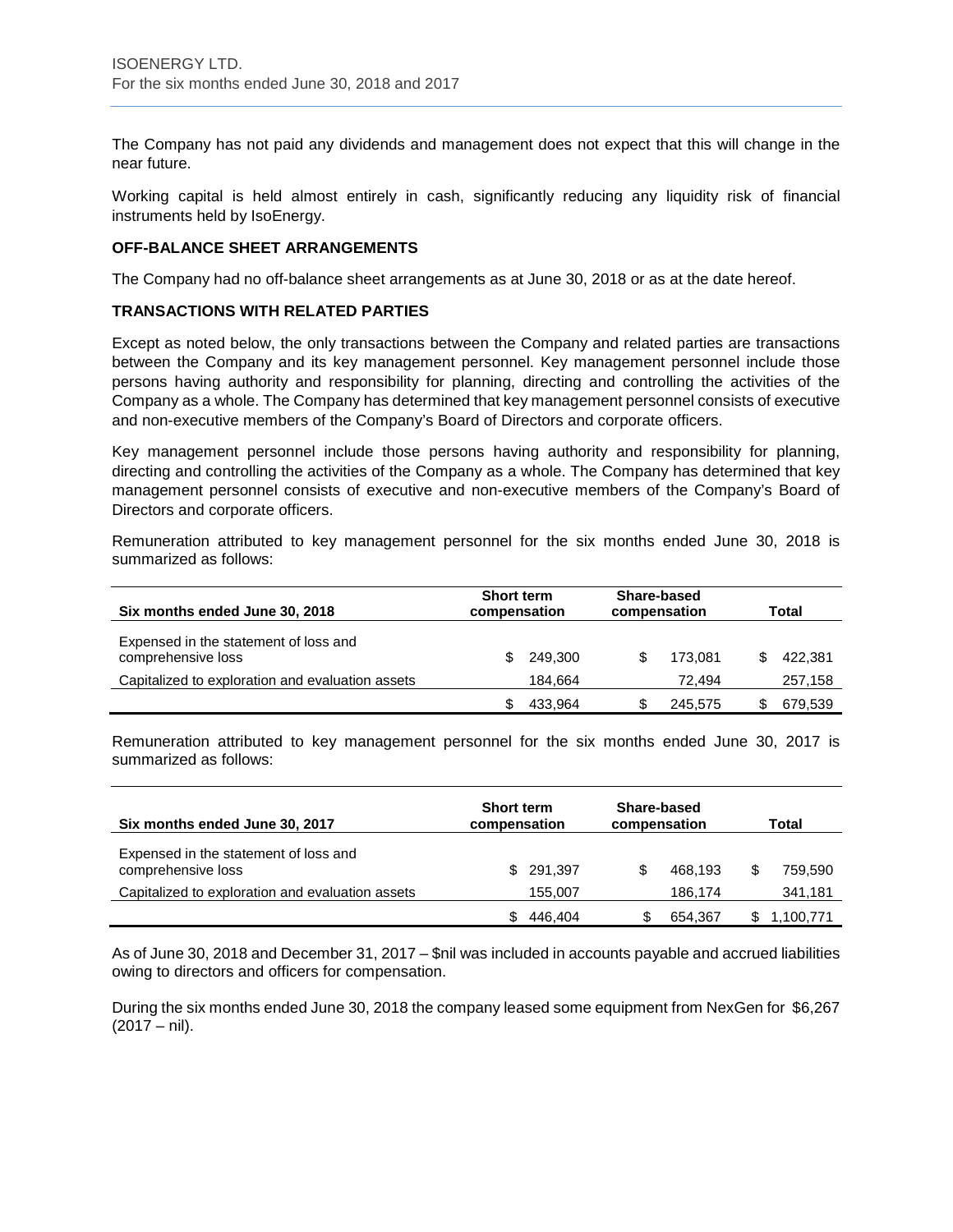The Company charges office lease and administrative expenditures to NxGold Ltd. ("**NxGold**"), a Company with officers and directors in common. During the six months ended June 30, 2018, office lease and administrative expenditures billed to NxGold amounted to \$23,000, respectively (2017:nil). As at June 30, 2018, the Company was due \$nil from NxGold (December 31, 2017:nil).

# **OUTSTANDING SHARE DATA**

The authorized capital of IsoEnergy consists of an unlimited number of common shares. As of August 7, 2018, there were 55,191,068 common shares outstanding and 5,020,000 stock options outstanding, each entitling the holder to purchase one common share of IsoEnergy at the prices set forth below.

Stock options outstanding at August 7, 2018 together with the expiry date and exercise price thereof are set forth below:

| Number of options | Exercise price<br>per option | Number of options<br>exercisable | Exercise price per<br>option | Expiry date      |
|-------------------|------------------------------|----------------------------------|------------------------------|------------------|
| 3,100,000         | \$1.00                       | 2,066,665                        | \$1.00                       | October 25, 2021 |
| 100.000           | \$1.00                       | 100.000                          | \$1.00                       | October 24, 2021 |
| 250,000           | \$1.00                       | 166,666                          | \$1.00                       | January 4, 2022  |
| 50,000            | \$1.00                       | 33,333                           | \$1.00                       | May 25, 2022     |
| 400.000           | \$0.57                       | 133.331                          | \$0.57                       | January 8, 2023  |
| 1,120,000         | \$0.36                       | 359,996                          | \$0.36                       | July 30, 2023    |
| 5,020,000         | \$0.82                       | 2,859,991                        | \$0.90                       |                  |

As of August 7, 2018 the Company had 2,400,260 warrants outstanding with an exercise price of \$0.60 per warrant and an expiry of April 19, 2021.

# **CRITICAL ACCOUNTING ESTIMATES**

The preparation of the financial statements requires management to make judgments, estimates and assumptions that affect the reported amounts of assets, liabilities and contingent liabilities at the date of the financial statements and the reported amounts of revenues and expenses during the reporting period. Estimates and assumptions are continuously evaluated and are based on management's experience and other factors, including expectations of future events that are believed to be reasonable in the circumstances. Uncertainty about these judgments, estimates and assumptions could result in a material adjustment to the carrying amount of the asset or liability affected in future periods.

Information about significant areas of estimation uncertainty considered by management in preparing the Annual Financial Statements is as follows:

*i. Impairment*

At the end of each financial reporting period the carrying amounts of the Company's non-financial assets are reviewed to determine whether there is any indication that those assets have suffered an impairment loss or reversal of previous impairment. Where such an indication exists, the recoverable amount of the asset is estimated in order to determine the extent of the impairment, if any. With respect to exploration and evaluation assets, the Company is required to make estimates and judgments about the future events and circumstances and whether the carrying amount of intangible exploration assets exceeds its recoverable amount. Recoverability depends on various factors, including the discovery of economically recoverable reserves, the ability of the Company to obtain the necessary financing to complete development and upon future profitable production or proceeds from the disposition of the exploration and evaluation assets themselves. Additionally, there are numerous geological, economic,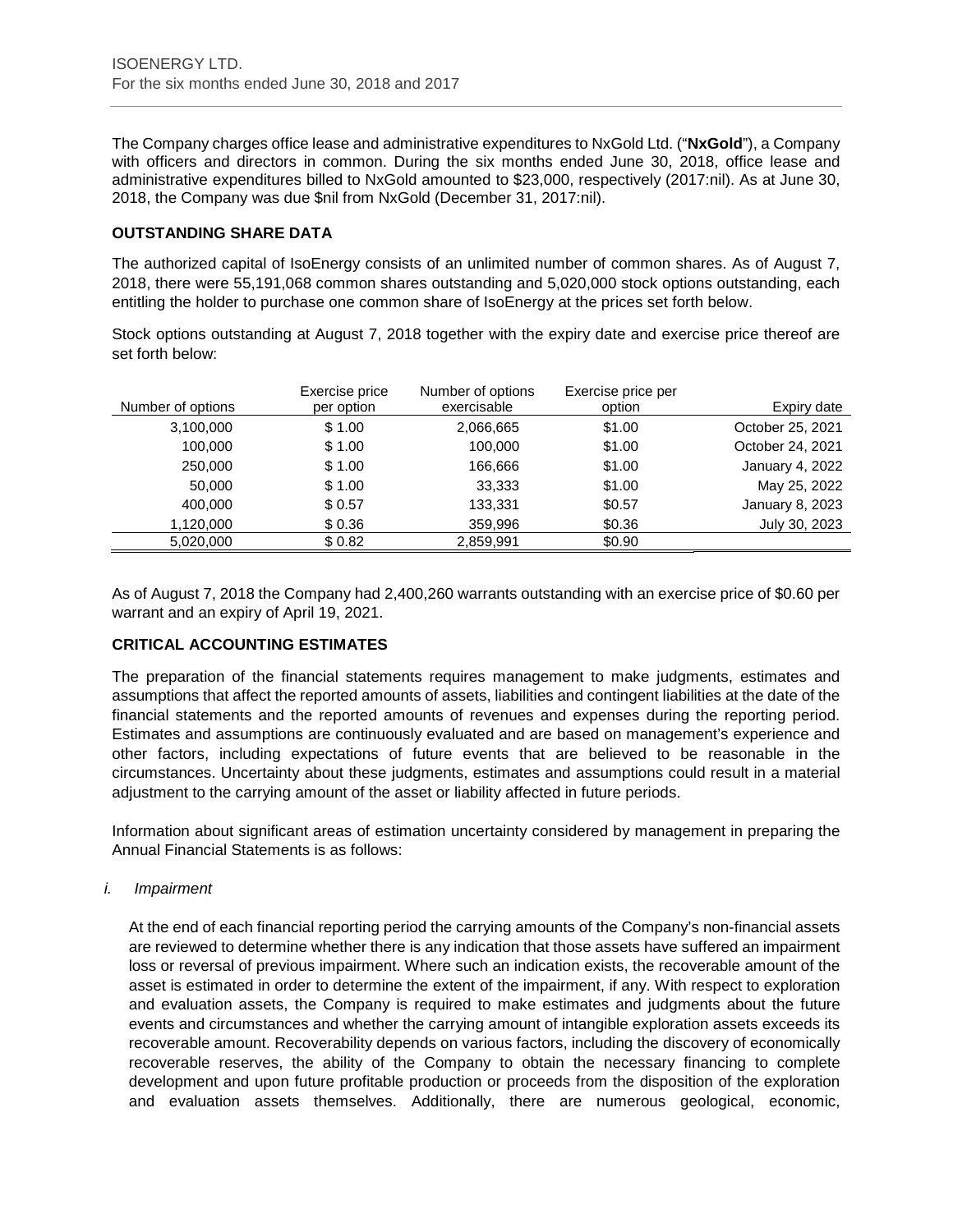environmental and regulatory factors and uncertainties that could impact management's assessment as to the overall viability of its properties or its ability to generate future cash flows necessary to cover or exceed the carrying value of the Company's exploration and evaluation assets.

#### *ii. Share-based payments*

The Company uses the Black-Scholes option pricing model to determine the fair value of options in order to calculate share-based payment expenses. The Black-Scholes model involves six key inputs to determine fair value of an option: risk-free interest rate, exercise price, market price at date of issue, expected dividend yield, expected life, and expected volatility. Certain of the inputs are estimates that involve considerable judgment and are, or could be, affected by significant factors that are out of the Company's control. The Company is also required to estimate the future forfeiture rate of options based on historical information in its calculation of share-based payment expenses.

# **CHANGES IN ACCOUNTING POLICIES**

The accounting policies followed by the Company are set out in Note 4 to the audited financial statements for the year ended December 31, 2017 and have been consistently followed in preparation of these condensed consolidated interim financial statements except as noted below.

#### **New standards adopted:**

The Company reviewed certain new standards were issued by IAS board that are mandatory for accounting periods beginning on or after January 1, 2018. These standards are listed below and had no impact on the Company.

IFRS 9 – *Financial Instruments* is a new standard that replaced IAS 39 – *Financial Instruments:recognition and Measurement* for classification and measurement of financial instruments.

IFRS 2 – *Share-based payments* is an amended standard to clarify how to account for certain types of share-based payment transactions. The amendments provide for the effects of vesting and non-vesting conditions on the measurement of cash-settled share-based payments, share-based payment transactions with a net settlement feature for withholding tax obligations, and a modification to the terms and conditions of a share-based payment that changes the classification of the transaction from cash-settled to equity-settled.

#### **Future accounting pronouncements:**

The following standard has not been adopted by the Company and is being evaluated:

IFRS 16 – *Leases* is a new standard that will replace IAS 17 - *Leases* for the accounting and measurement of leases with a term of more than 12 months, effective for annual periods beginning on or after January 1, 2019. Other than the recogniution of the lease premises on the balance sheet, the Company does not expect the standard to have a material impact on its financial statements.

#### **CAPITAL MANAGEMENT**

The Company manages its capital structure and makes adjustments to it, based on the funds available to the Company, in order to support the acquisition, exploration and evaluation of assets. The Board does not impose quantitative return on capital criteria for management, but rather relies on the expertise of the Company's management to sustain the future development of the business.

In the management of capital, the Company considers all types of equity and is dependent on third party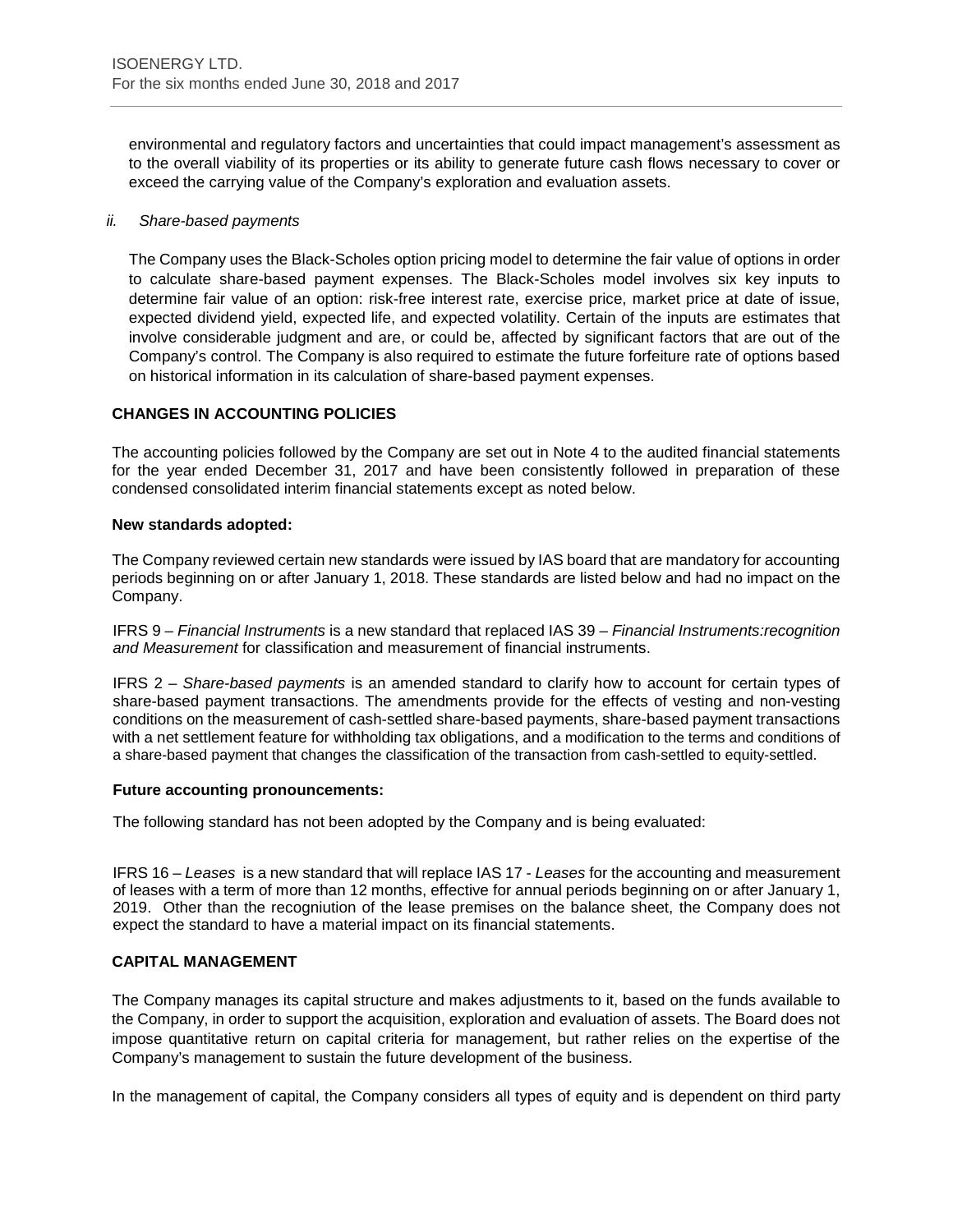financing, whether through debt, equity, or other means. The properties in which the Company currently has an interest are in the exploration stage. As such the Company, has historically relied on the equity markets to fund its activities. The Company will continue to assess new properties and seek to acquire an interest in additional properties if it determines that there is sufficient geologic or economic potential and if it has adequate financial resources to do so.

Although the Company has been successful in raising funds to date, there is no assurance that the Company will be successful in obtaining required financing in the future or that such financing will be available on terms acceptable to the Company.

Management reviews its capital management approach on an ongoing basis and believes that this approach, given the relative size of the Company, is reasonable. The Company is not subject to externally imposed capital requirements. There were no changes in the Company's approach to capital management during the period.

# **FINANCIAL INSTRUMENTS**

The Company's financial instruments consist of cash, amounts receivable, accounts payable and accrued liabilities.

The fair values of the Company's financial instruments approximate their carrying value, due to their shortterm maturities or liquidity. The Company's cash and amounts receivable are classified as loans and receivables and are initially recorded at fair value and subsequently at amortized cost with accrued interest recorded in accounts receivable.

#### **Financial instrument risk exposure**

As at June 30, 2018, the Company's financial instrument risk exposure and impact thereof on the Company's financial instruments is summarized below:

#### (a) **Credit Risk**

Credit risk is the risk that one party to a financial instrument will fail to discharge an obligation and cause the other party to incur a financial loss. As at June 30, 2018, the Company has cash on deposit with a large Canadian bank. Credit risk is concentrated as a significant amount of the Company's cash and cash equivalents is held at one financial institution. Management believes the risk of loss to be remote. The Company's amounts receivable consists of input tax credits receivable from the Government of Canada and interest accrued on cash equivalents. Accordingly, the Company does not believe it is subject to significant credit risk.

#### (b) **Liquidity Risk**

Liquidity risk is the risk that an entity will encounter difficulty in raising funds to meet its obligations under financial instruments. The Company manages liquidity risk by maintaining sufficient cash balances. Liquidity requirements are managed based on expected cash flows to ensure that there is sufficient capital to meet short-term obligations. As at June 30, 2018, the Company had a working capital balance of \$3,179,509, including cash of \$3,398,658.

#### (c) **Market Risk**

Market risk is the risk of loss that may arise from changes in market factors such as interest rates, foreign exchange rates and commodity and equity prices.

#### (i) **Interest Rate Risk**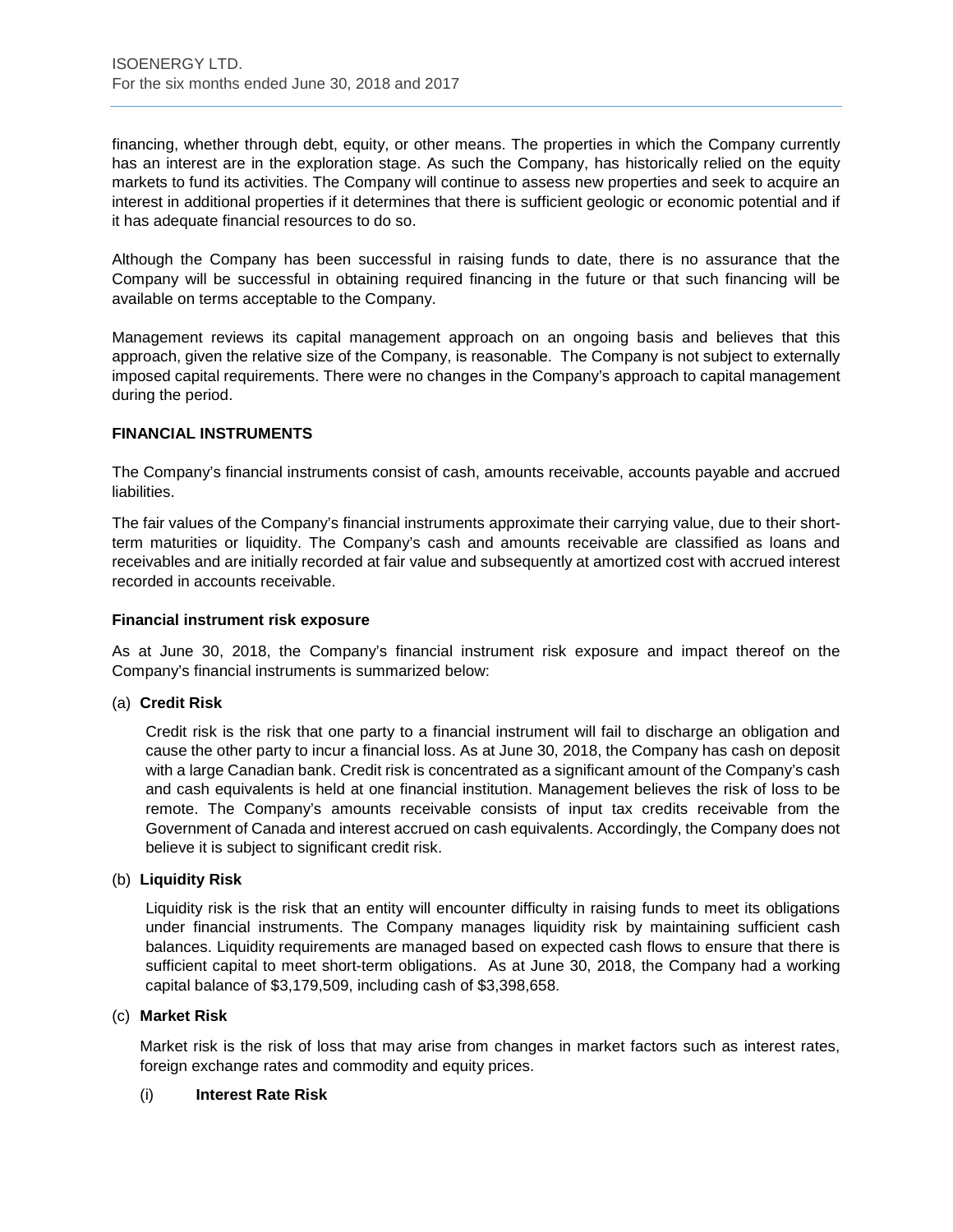Interest rate risk is the risk that the future cash flows from a financial instrument will fluctuate due to changes in market interest rates. The Company holds its cash in bank accounts that earn variable interest rates. Due to the short-term nature of these financial instruments, fluctuations in market rates do not have a significant impact on the estimated fair value of the Company's cash and cash equivalent balances as of June 30, 2018.

# (ii) **Foreign Currency Risk**

The functional currency of the Company is the Canadian dollar. Currency transaction risk and currency translation risk is the risk that fluctuations of the Canadian dollar in relation to other currencies may impact the fair value of financial assets, liabilities and operating results. As of June 30, 2018, the Company had no financial assets and liabilities that were subject to currency translation risk. The Company maintains a Canadian dollar bank account in Canada.

#### (iii) **Price Risk**

The Company is exposed to price risk with respect to commodity and equity prices. Equity price risk is defined as the potential adverse impact of movements in individual equity prices or general movements in the level of the stock market on the Company's financial performance. Commodity price risk is defined as the potential adverse impact of commodity price movements and volatilities on financial performance and economic value. Future declines in commodity prices may impact the valuation of long-lived assets. The Company closely monitors the commodity prices of uranium, individual equity movements, and the stock market.

# **RISK FACTORS**

The operations of the Company are speculative due to the high-risk nature of its business which is the exploration of mineral properties. For a comprehensive list of the risks and uncertainties facing the Company, please see "Risk Factors" in the Company's Annual Information Fomr for the period ended December 31, 2017 and the "Industry and Economic Factors that May Affect the Business" included above the the Overall Performance section of this MD&A. These are not the only risks and uncertainties that Iso faces. Additional risks and uncertainties not presently known to the Company or that the Company currently considers immaterial may also impair its business operations. These risk factors could materially affect the Company's future operating results and could cause actual events to differ materially from those described in forward-looking statements relating to the Company.

#### **SEGMENT INFORMATION**

The Company operates in one reportable segment, being the acquisition, exploration and development of uranium properties. All of the Company's non-current assets are located in Canada.

# **ADDITIONAL DISCLOSURE FOR VENTURE ISSUERS WITHOUT SIGNIFICANT REVENUE**

Additional disclosure concerning IsoEnergy 's general and administrative expenses and exploration and evaluation expenses and assets is set forth above under "*Results of Operations*" and in the Company's statement of loss and comprehensive loss contained in its Interim Financial Statements for the three and six months ended June 30, 2018 and 2017, which is available on IsoEnergy 's website or on its profile at [www.sedar.com.](http://www.sedar.com/)